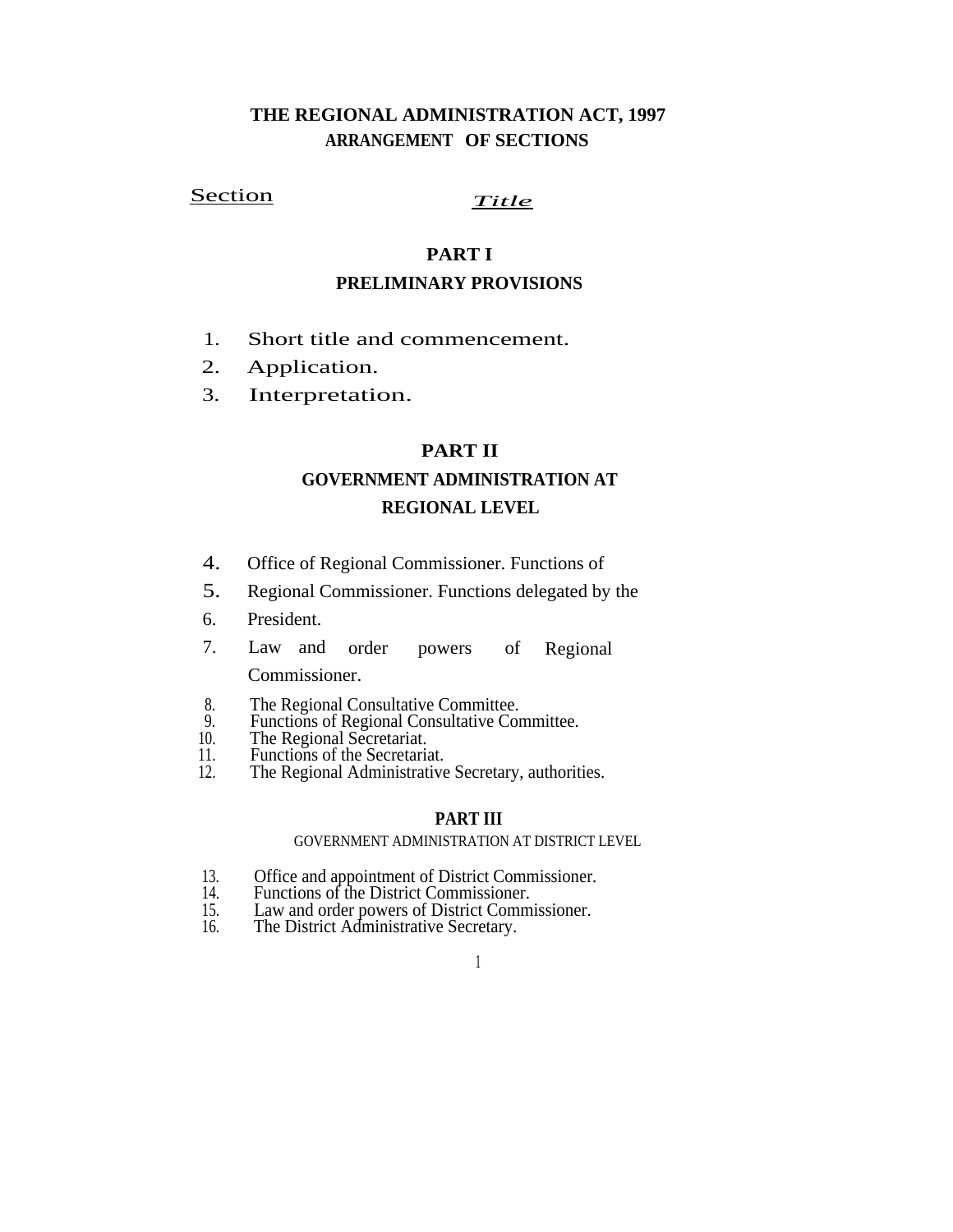### **PART IV**

GOVERNMENT ADMINISTRATION AT DIVISIONAL LEVEL

17. Divisional Secretary.

## **PART V**

#### MISCELLANEOUS PROVISIONS

- 18. Oaths by officers of Government.
- 19. Allocation of funds.
- 20. Administration of funds.
- 21. Regulations.
- 22. Repeals.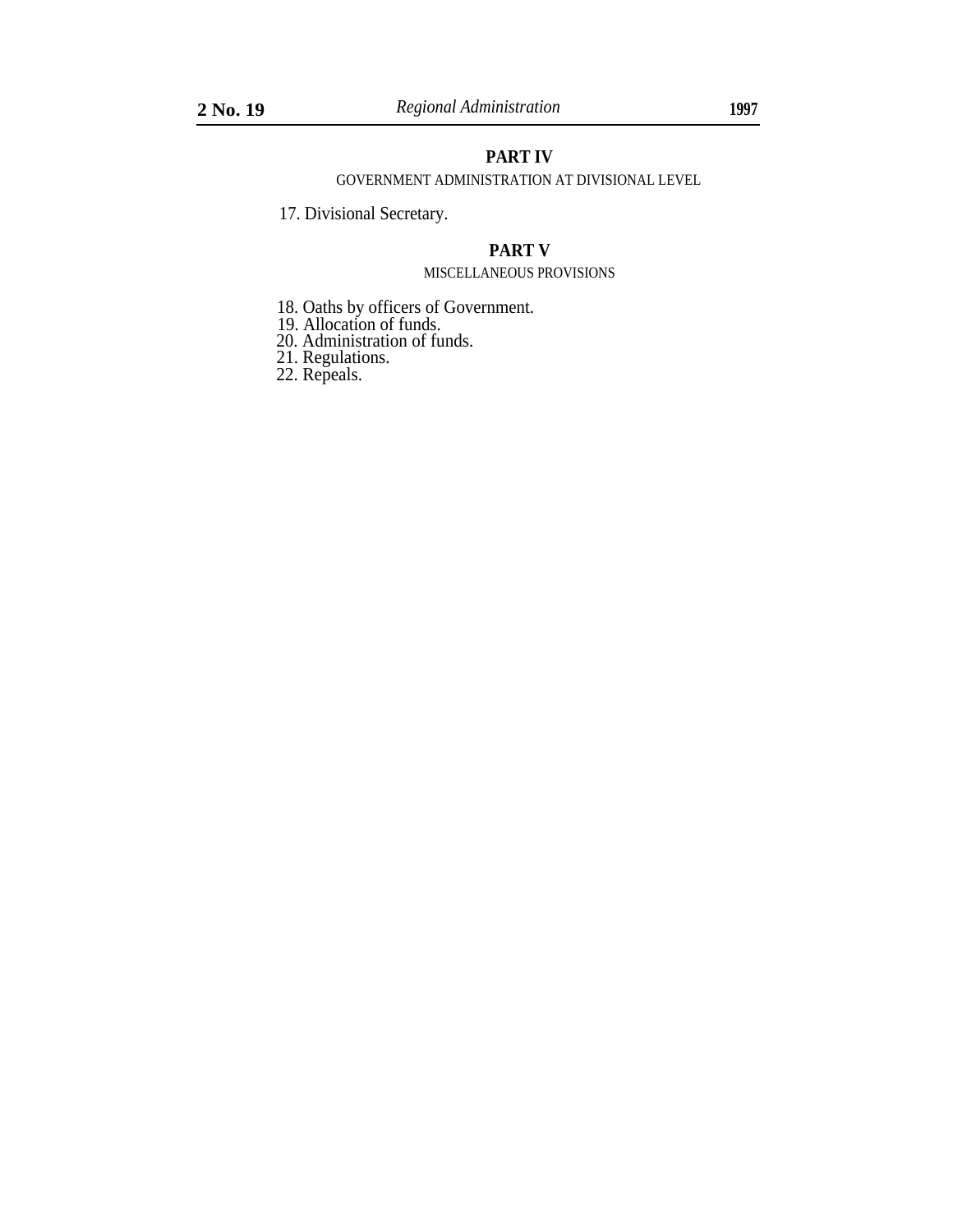### THE UNITED REPUBLIC OF TANZANIA



No. 19 or 1997

I ASSENT. j. Mka Prèsident

An Act to make provision for restructuring Regional Administration for the purposes of strengthening and promoting the local government system.

ENACTED by the Parliament of the United Republic of Tanzania

# **PART I** PRELIMINARY PROVISIONS

 $1.$ This Act may be Short title cited as the Regional and Administration Act, 1997. and commenceshall be deemed to have come into ment operation on the 28th day of June, 1996.

2. This Act shall apply in respect of the exercise of Application the executive functions of Government in every area of Mainland Tanzania.

3.—(1) Except as is provided in subsection  $(2)$ , all Interprewords and expressions used in this Act in relation to tation the local government system shall have the same meaning as is ascribed to them in the Act.

(2) In this Act, unless the context requires otherwise-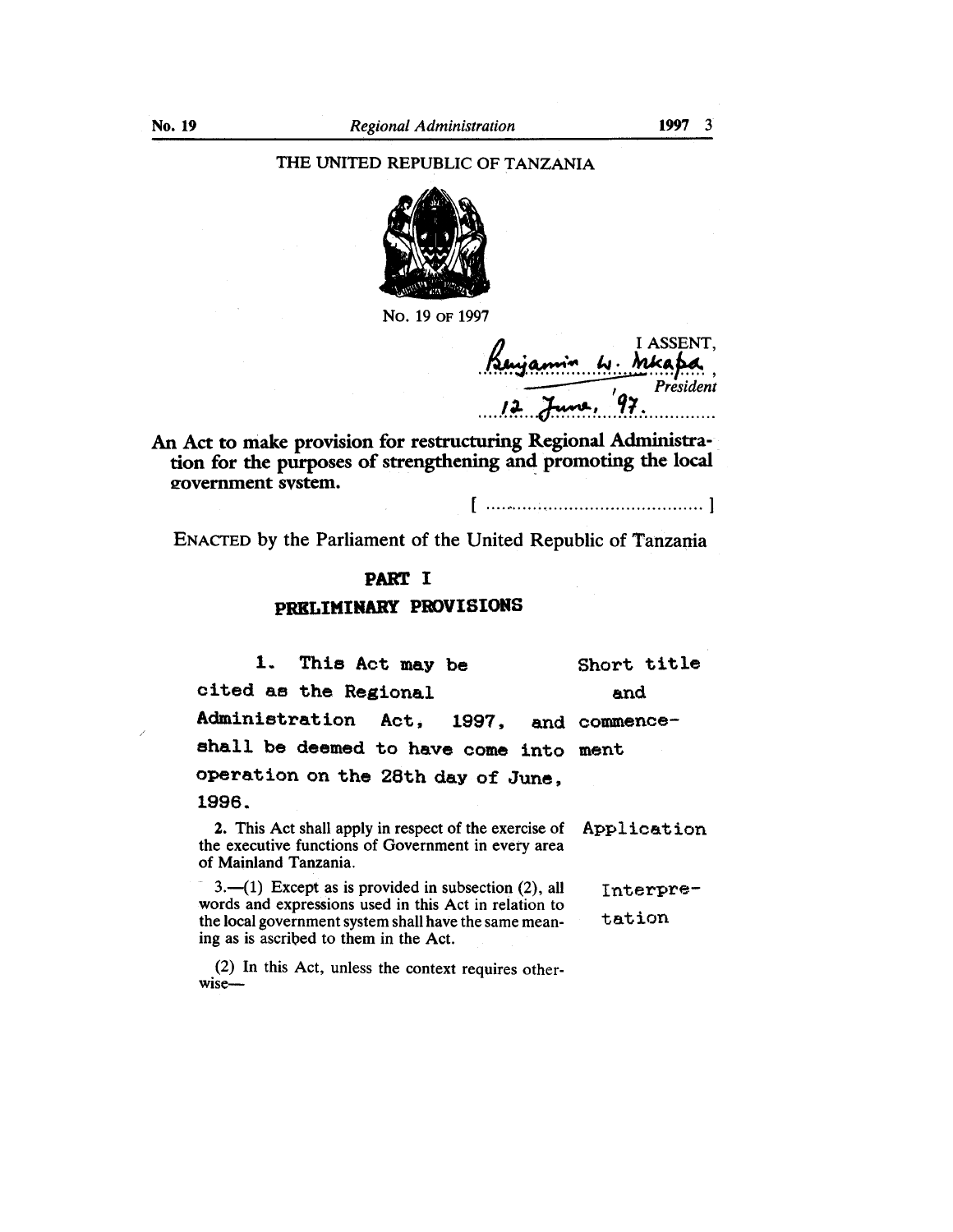- "this Act" includes any subsidiary legislation made and in force under this Act;
- "appropriate authority'' when used in relation to any act, appointment, dismissal, licence, permit, matter or other thing, means the committee or other .<br>body of persons permitted, person!. required or in any other way made responsible by this Act for doing the act, making the appointment or issuing the dismissal, licence or permit or doing that other matter or thing.

" area" when used in relation to any local government

authority, means the area in which the local government authority is established or empowered by or under the Act or this Act to exercise jurisdiction in accordance with the Act in question;

"the Act" means the Local Government Authorities) (District Act, 1982, or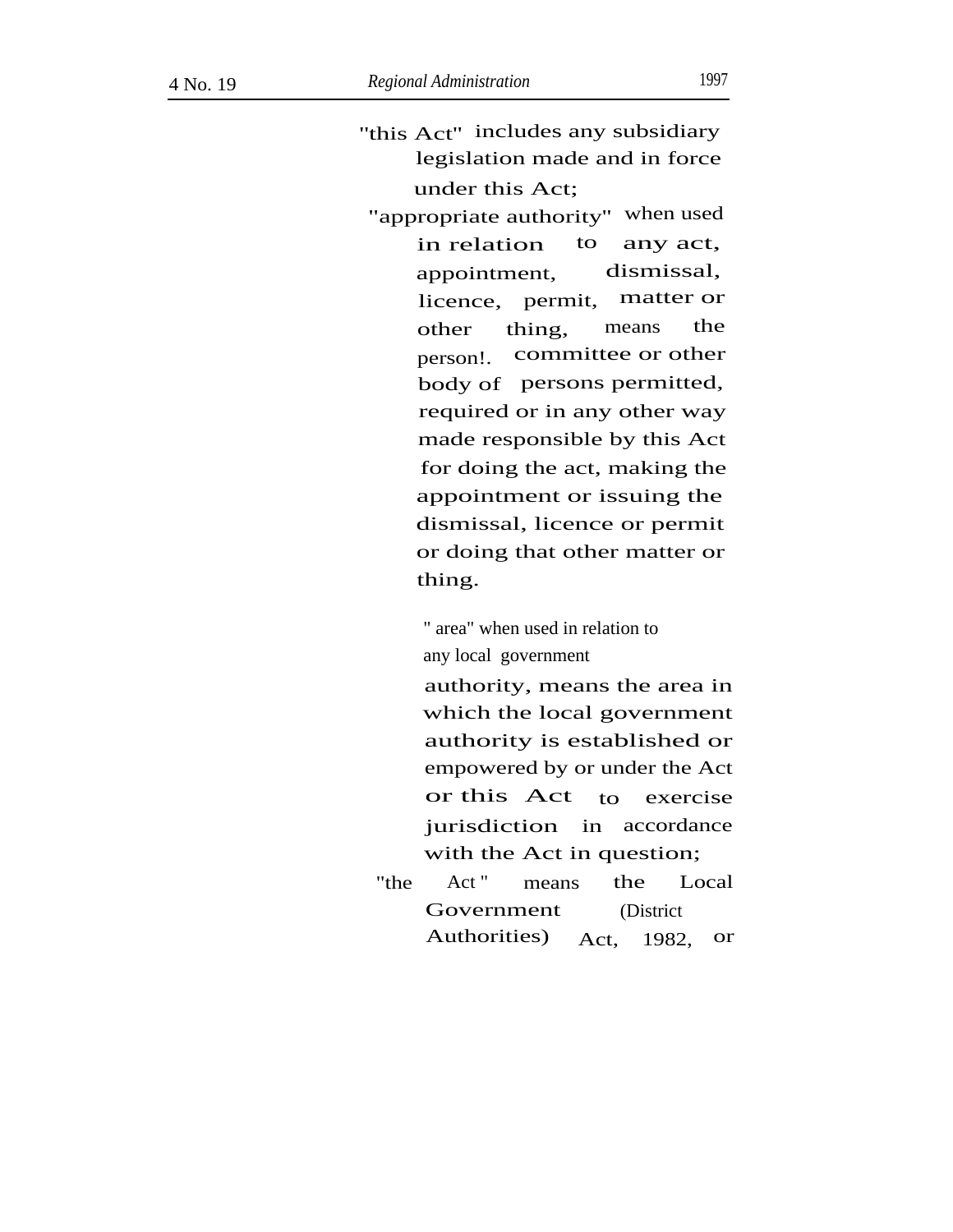#### the Local Government (Urban

#### Authorities) Act, 1982, as

the case may be;

"Consultative Committee'' means the Regional Consultative Committee established by section 9;

#### "Constitution" means the Constitution of the United Republic;

"Chief Executive Officer'' means the Chief executive officer of a local government authority appointed pursuant to provisions of the Local Government Service Act, 1982, and when used in relation to-

(a) any district authority, a District Executive Director or a Township Executive Director;

(b) any urban authority, a City Director, Municipal Director or a Town Director-,

"district authority" means a district council, a township authority or a village council;

 'District Commissioner'' means the public officer appointed or. deemed to have been appointed under section 15 of this act-,

'' effective date'' in relation to any area of the United Republic or to any local government authority, means the date on which *the Act* comes into operation in relation to that area or,, as the case may be, on which the local government authority is established; into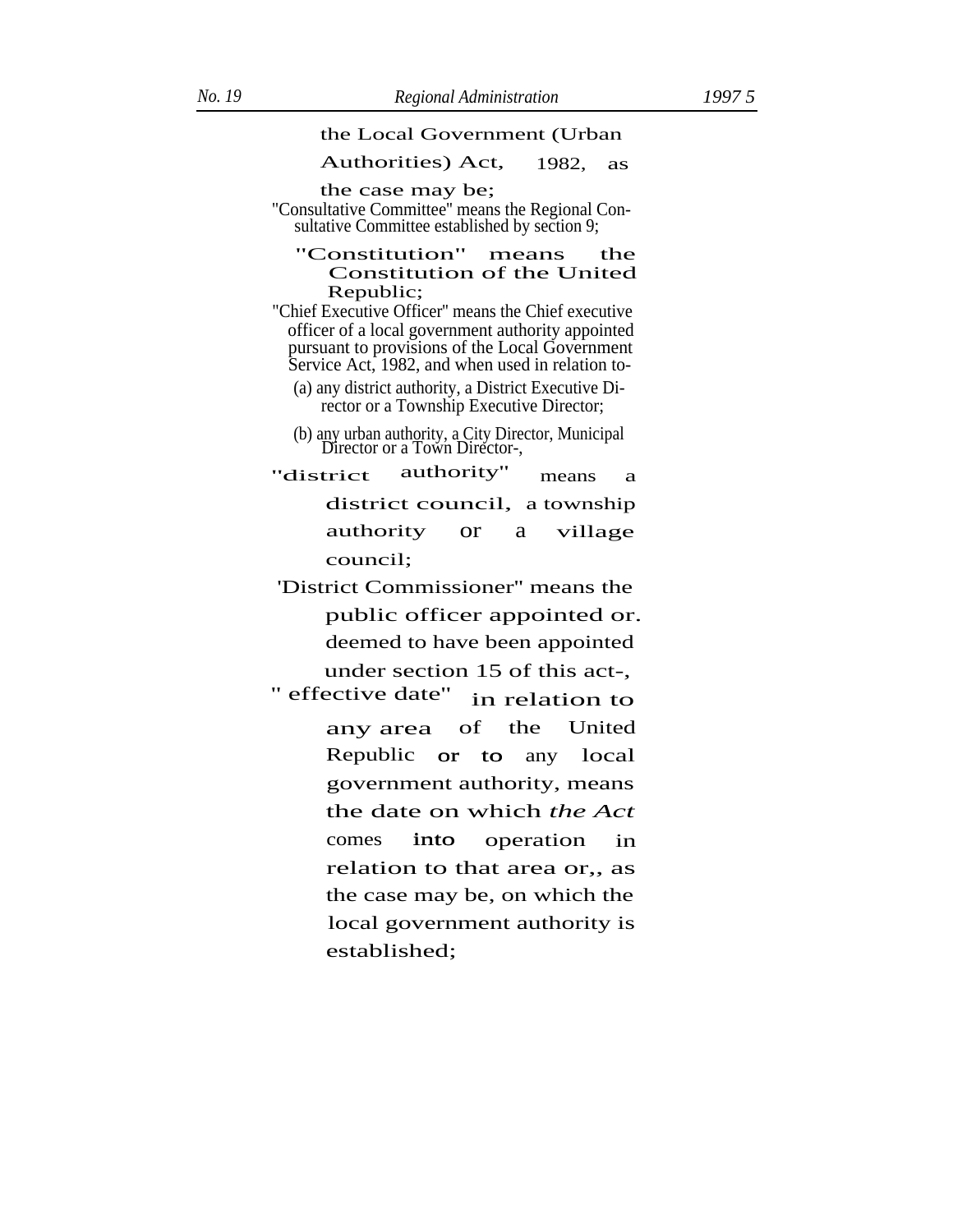|            | 'the | former                                                                                                          | $Act -$     | means | the                            |       |
|------------|------|-----------------------------------------------------------------------------------------------------------------|-------------|-------|--------------------------------|-------|
|            |      | Decentralization                                                                                                |             |       | o f                            |       |
|            |      | Government                                                                                                      |             |       | Administration                 |       |
|            |      | (Interim                                                                                                        | Provisions) |       | Act,                           |       |
|            |      | 1972;                                                                                                           |             |       |                                |       |
|            |      | "local government authority" means                                                                              |             |       |                                |       |
|            |      | any district authority or, as                                                                                   |             |       |                                |       |
|            |      | the case                                                                                                        | may         | be,   | urban                          |       |
|            |      | authority;                                                                                                      |             |       |                                |       |
|            |      | "Minister" Means -in relation to matters                                                                        |             |       |                                |       |
|            |      |                                                                                                                 | relating    |       | $\mathbf{t}$                   | local |
|            |      |                                                                                                                 |             |       | government authorities,        |       |
|            |      |                                                                                                                 |             |       | the Minister for the           |       |
|            |      |                                                                                                                 |             |       | time being responsible         |       |
|            |      |                                                                                                                 |             |       | for local government;          |       |
|            |      | "public officer has the meaning ascribed to it by the<br>Civil Service Act, 1989;                               |             |       |                                |       |
|            |      | • 'Regional Commissioner'' means the                                                                            |             |       |                                |       |
|            |      | public officer appointed or                                                                                     |             |       |                                |       |
|            |      | deemed to have been appointed                                                                                   |             |       |                                |       |
|            |      | and carrying on functions in                                                                                    |             |       |                                |       |
|            |      | accordance with section 4;<br>"urban authority" means a town council, a municipal<br>council or a city council. |             |       |                                |       |
|            |      | <b>PART II</b><br><b>GOVERNMENT ADMINISTRATION AT REGIONAL LEVEL</b>                                            |             |       |                                |       |
| $\cdot$ of |      |                                                                                                                 |             |       | 4.- $(1)$ There shall continue |       |
|            |      |                                                                                                                 |             |       |                                |       |

| Office of    |                                 | 4.- $(1)$ There shall continue    |
|--------------|---------------------------------|-----------------------------------|
| Regional     | tΩ                              | be established under the          |
| Commissioner | Constitution in respect of each |                                   |
|              |                                 | region the office of the Regional |
|              |                                 | Commissioner.                     |
|              |                                 |                                   |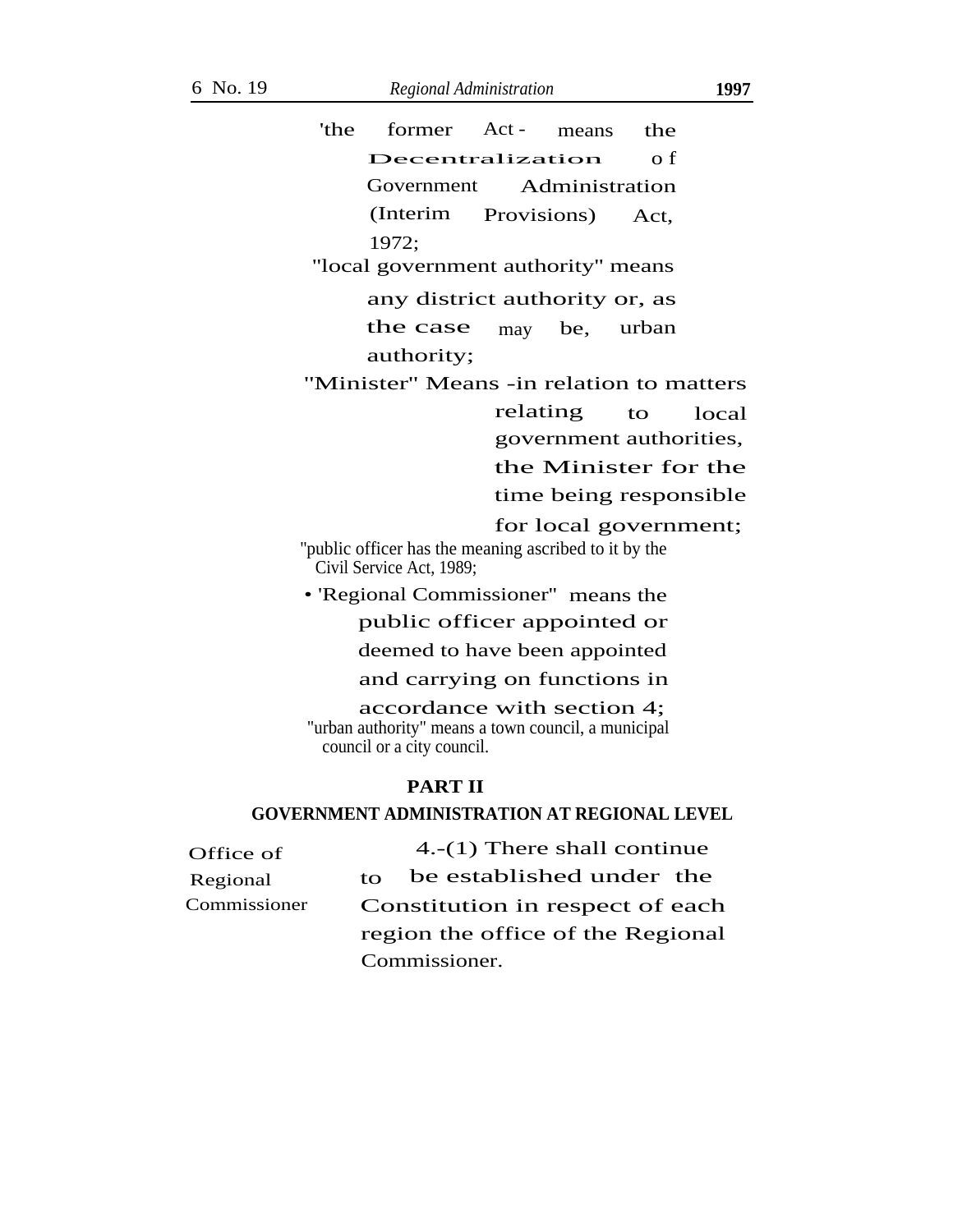(2) Subject to the Constitution, every Regional Commissioner shall be a public officer and shall be appointed by the President in accordance with the provisions of the Constitution.

(3) If during any period the office of Regional Commissioner is vacant or a Regional Commissioner is, owing to absence or inability to act from illness or any other cause, unable to exercise the powers or perform the duties of his office, those powers shall be had and may be exercised and the duties shall be discharged by the person appointed to act in that behalf for that region for that period or, if no such appointment is made, by the Minister responsible for regional administration.

(4) Notwithstanding the enactment of this Act, every Regional Commissioner appointed or holding office immediately before the commencement of this Act shall, unless his appointment is sooner terminated, continue to hold that office in accordance with the terms of the instrument of his appointment and shall, while so remaining in office, be deemed to have been appointed under this section.

 $5-(1)$  The Regional Functions

Commissioner shall, be the of Regional principal representative of the Commissioner Government within the area of the region for which he is appointed and for that purpose all the executive functions of Government in relation to that region shall be exercised by or "through the Regional Commissioner.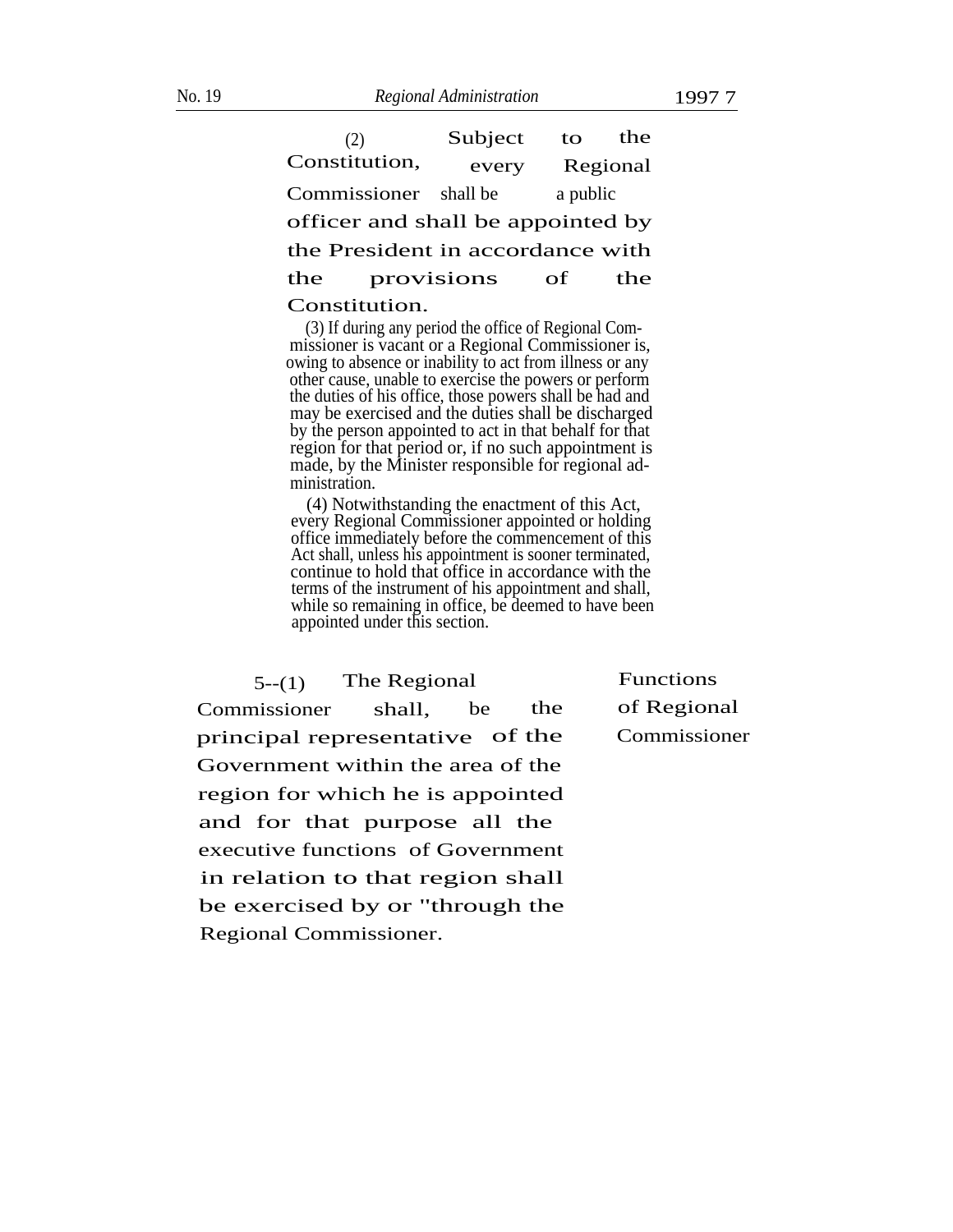(2) In furtherance of the objects and provisions of subsection  $(1)$ , the Regional Commissioner shall be responsible for securing the maintenance of law and order in the region, determining the specific direction of efforts in implementing the general policies of the Government in the region and for the exercise and discharge functions and of such other duties as are conferred or imposed upon him by or under this Act or any other written law.

(3) For the purposes of this section, it shall be the duty of the Regional Commissioner to facilitate and assist local government authorities in the region to undertake and discharge their Providing enabling responsibilities and securing the by environment for successful performance by them of their duties and functions.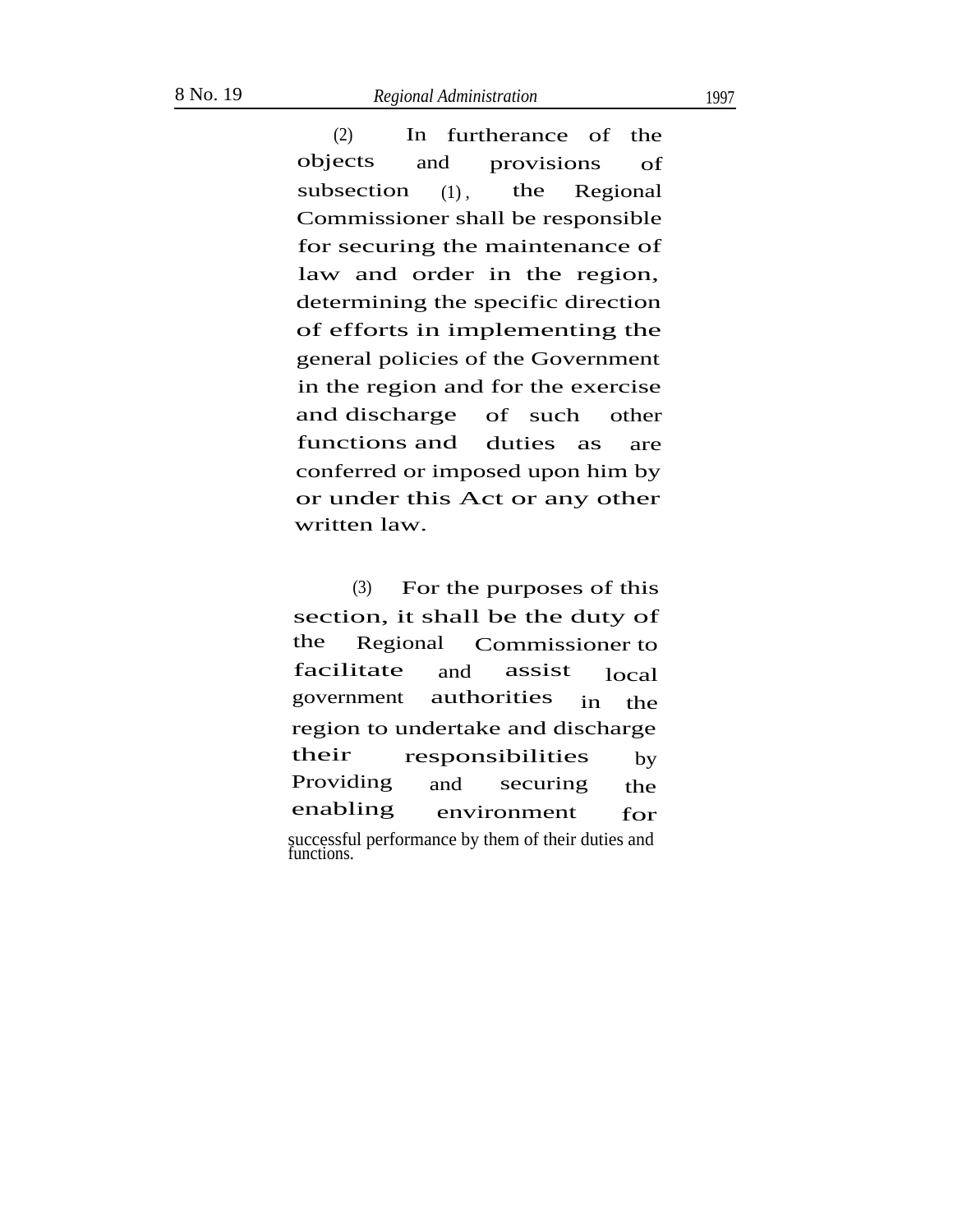6.-(1) The President may by writing under his hand and the public seal, delegate any of hiss by the functions and duties under any President written law to any Regional Commissioner.

(2) Notwithstanding subsection (1), the President may at any time require any Regional Commissioner to discharge any task or exercise any function relating to the discharge of the executive functions of the Government.

(3) Where any function is delegated to any Regional Commissioner pursuant to subsection (1) or where a Regional Commissioner is required to discharge any task or exercise any function pursuant to subsection

(2), the function shall be exercised and the task shall be performed as if it were a function or duty conferred or imposed upon the Regional Commissioner by this Act.

Functions delegated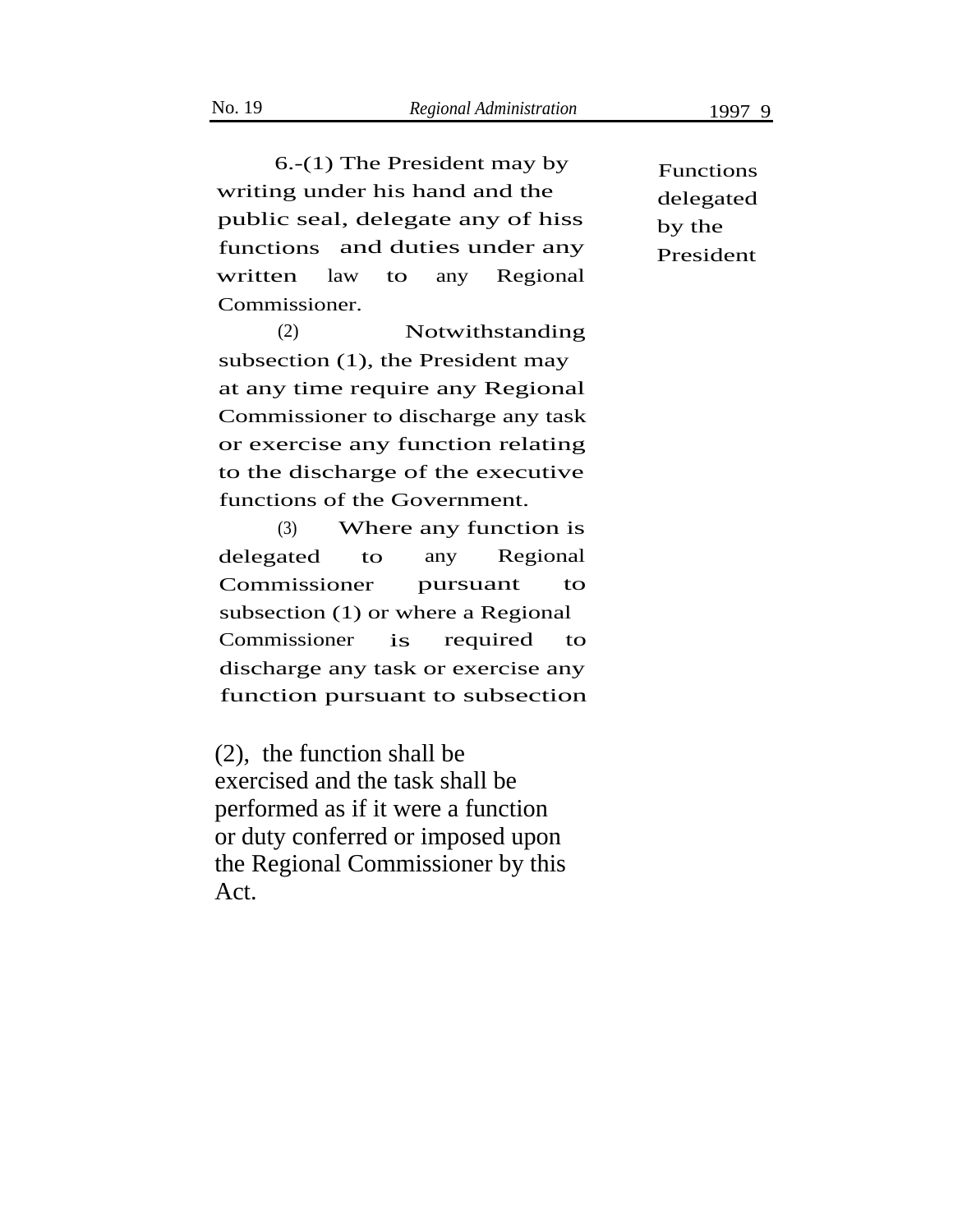Powers of the Regional Commis-

Law and  $7-(1)$  For the purposes of order the effective and better exercise of his functions and duties under this Act, a Regional Commissioner shall have power to cause to be sioner arrested any person who in his presence knowledge commits or to his has committed, any offence for which a person may be arrested and tried.

> (2) Notwithstanding subsection (1), where a Regional Commissioner has reason to believe that any person is likely to commit a breach of the peace or disturb the public tranquility, or to do any act that may probably occasion a breach of the peace or disturb the public tranquility, and that breach cannot be prevented in any way other than detaining that person in custody, he may order a police officer verbally or . m writing to arrest that person.

(3) A person arrested under the powers conferred by this section shall, as soon as is practicable, and in any case within not more than forty-eight hours after he is taken into custody, be taken before a magistrate empowered to deal with the case by the law for the time being in force in relation to the institution and prosecution of criminal proceedings.

(4) If a person arrested by or pursuant to an order of a Regional Commissioner under powers conferred by this section is not brought before a magistrate within forty-eight hours after he was taken into custody, he shall, upon the expiration of that period, be restored to freedom and shall not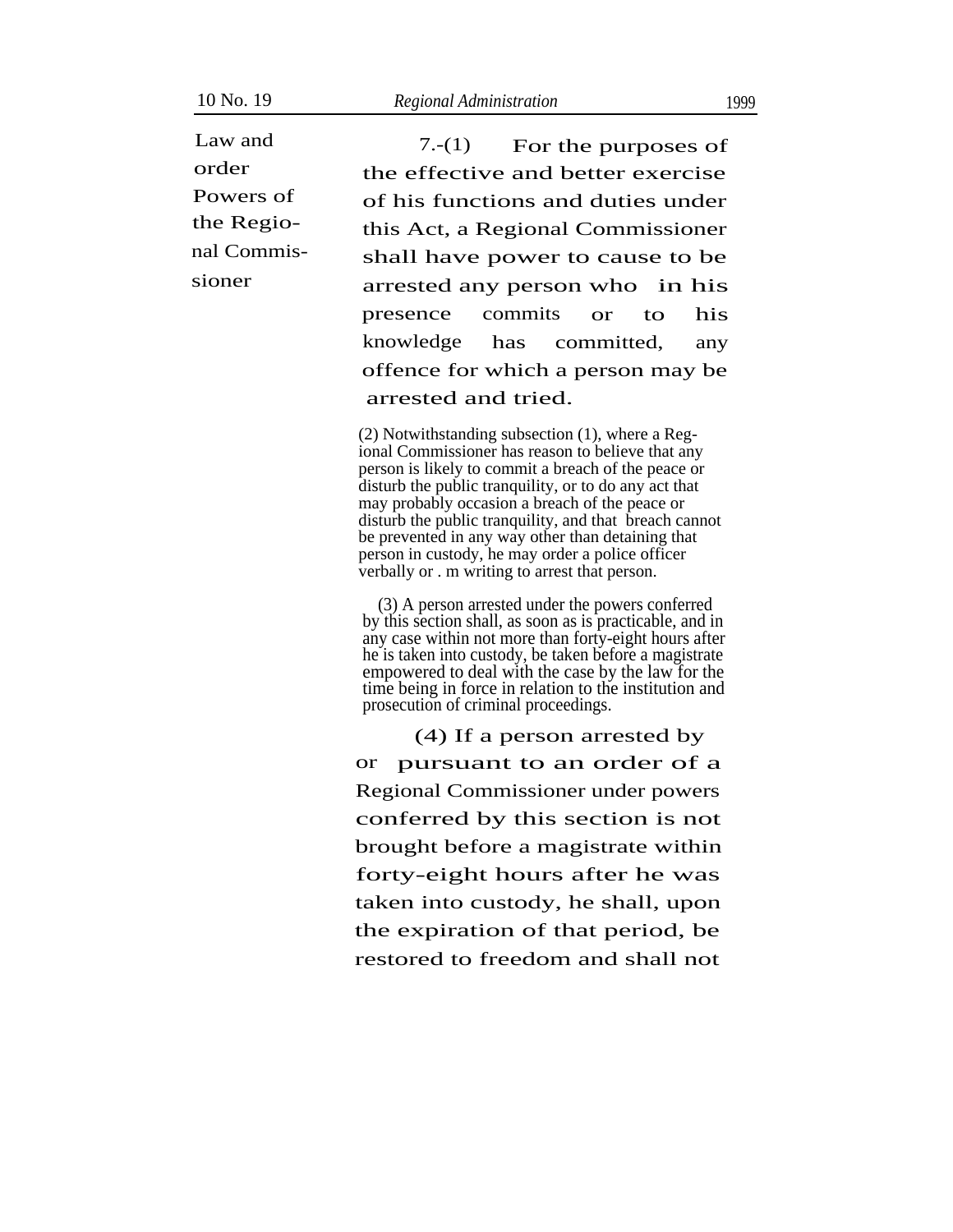again be arrested by or under an Order of that Regional Commissioner pursuant to this section for the same cause.

(5) Where a Regional Commissioner orders the arrest of any person conferred by this under the powers section he shall, at the time of ordering the arrest or as soon as possible after giving the order, record in writing his reasons for arresting or ordering the arrest of the person concerned; and shall deliver a copy of his recorded reasons, or cause a. copy to be delivered, to the magistrate at the t time the person is brought before the magistrate or, if that person has been released before he is brought before the magistrate, as soon as practicable after the release; and for the avoidance of doubt a magistrate shall have power to order the release and restoration to freedom of any person brought before him pursuant to this section without the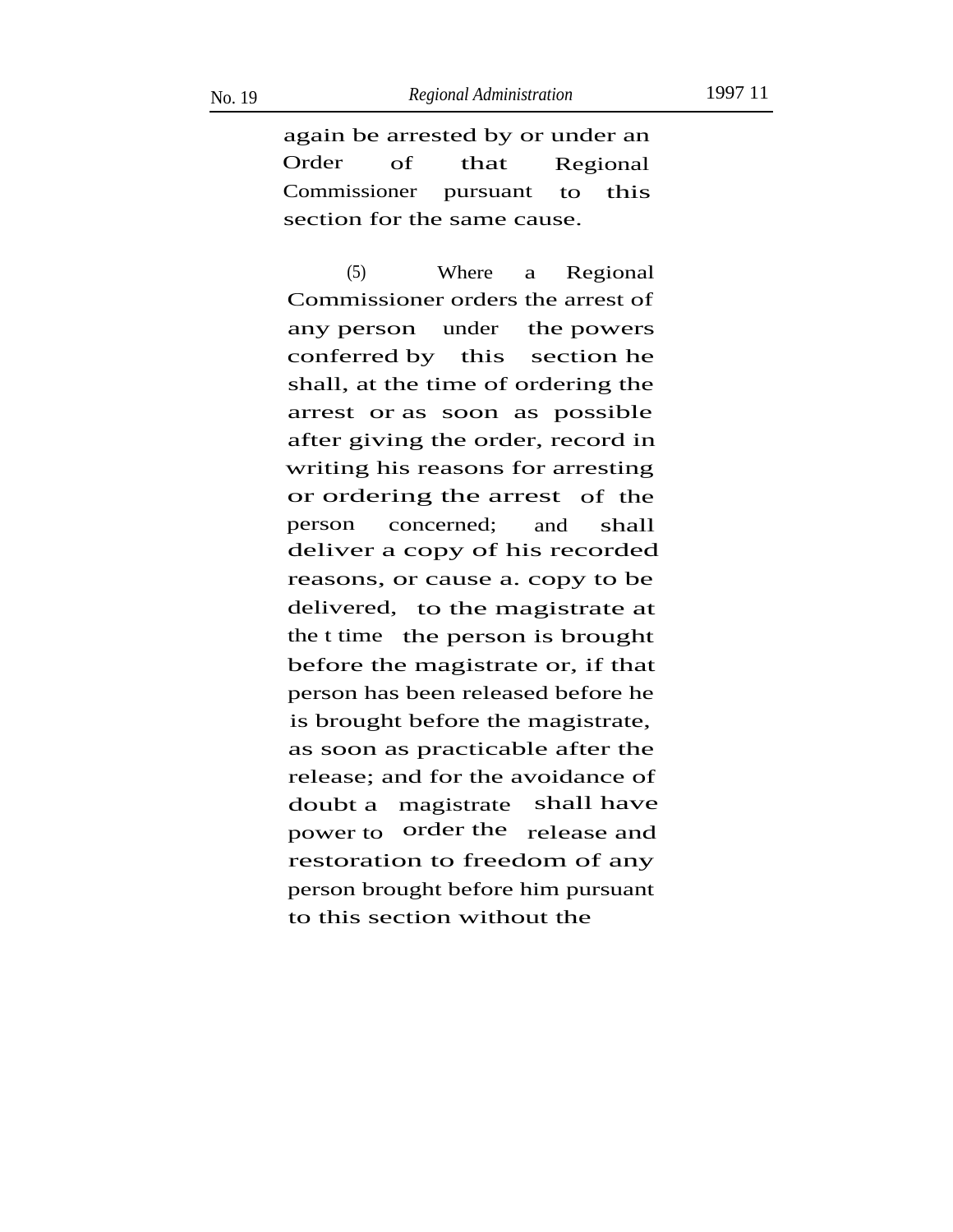reasons of the arrest being therewith furnished to him in writing by or on behalf of the Regional Commissioner.

(6) Notwithstanding subsection (5), the production of a copy of recorded reasons for an arrest under this section shall not authorize a magistrate to provision dispense with any requiring information to be given on oath.

(7) A Magistrate before whom a person is brought under this section may, in his discretion, detain that person in custody until the completion of, the inquiry prescribed under section 79 of the Criminal Procedure Act without prejudice to the power of the court to grant bail.

(8) Every Regional Commissioner and every police officer or other person carrying out the orders of Regional Commissioner under this section shall execute the order of a

Cap. 20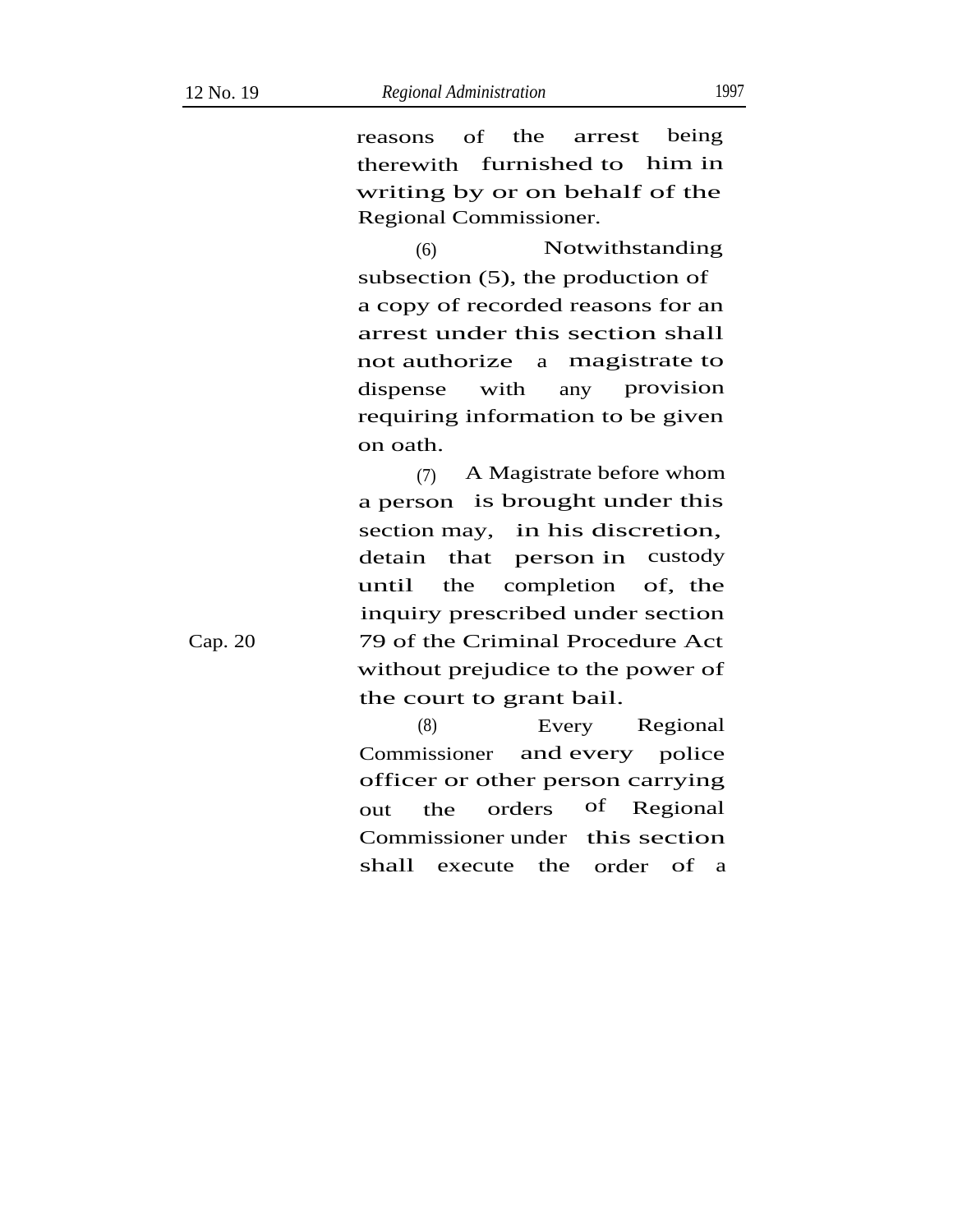magistrate given under this section regarding the release and restoration to freedom of a person arrested In accordance with this section, and failure or neglect to execute the order shall constitute an offence of contempt of court and shall be dealt with in accordance with section 114 of the Penal Code.

(9) Where a Regional Commissioner exercises the powers conferred on him by this section in abuse of the authority of his office, then he, as well as any other person involved in procuring the Regional Commissioner to exercise the power in abuse of authority, is guilty of an offence and may be proceeded against in accordance with section 96 of the Penal Code..

8.--(l) There is hereby established, in respect of every region, a Regional Consultative Committee.

sultative (2) The Regional Consultative Committee shall  $\frac{2}{2}$  The Regional Consultative Committee shall Commit-<br>consist of

- (a) t h e R e g i o n a I Commissioner for the region, who shall be the Chairman;
- (b) the  $D$  is trict Commissioners of all district in the region;
- $(0)$  the Chairmen of all district councils and all urban authorities the region;
- (d) the Chief executive officers of A urban authorities, district authorities and township authorities in the region;

The Reg-<br>ional Con-<br>sultative Commit-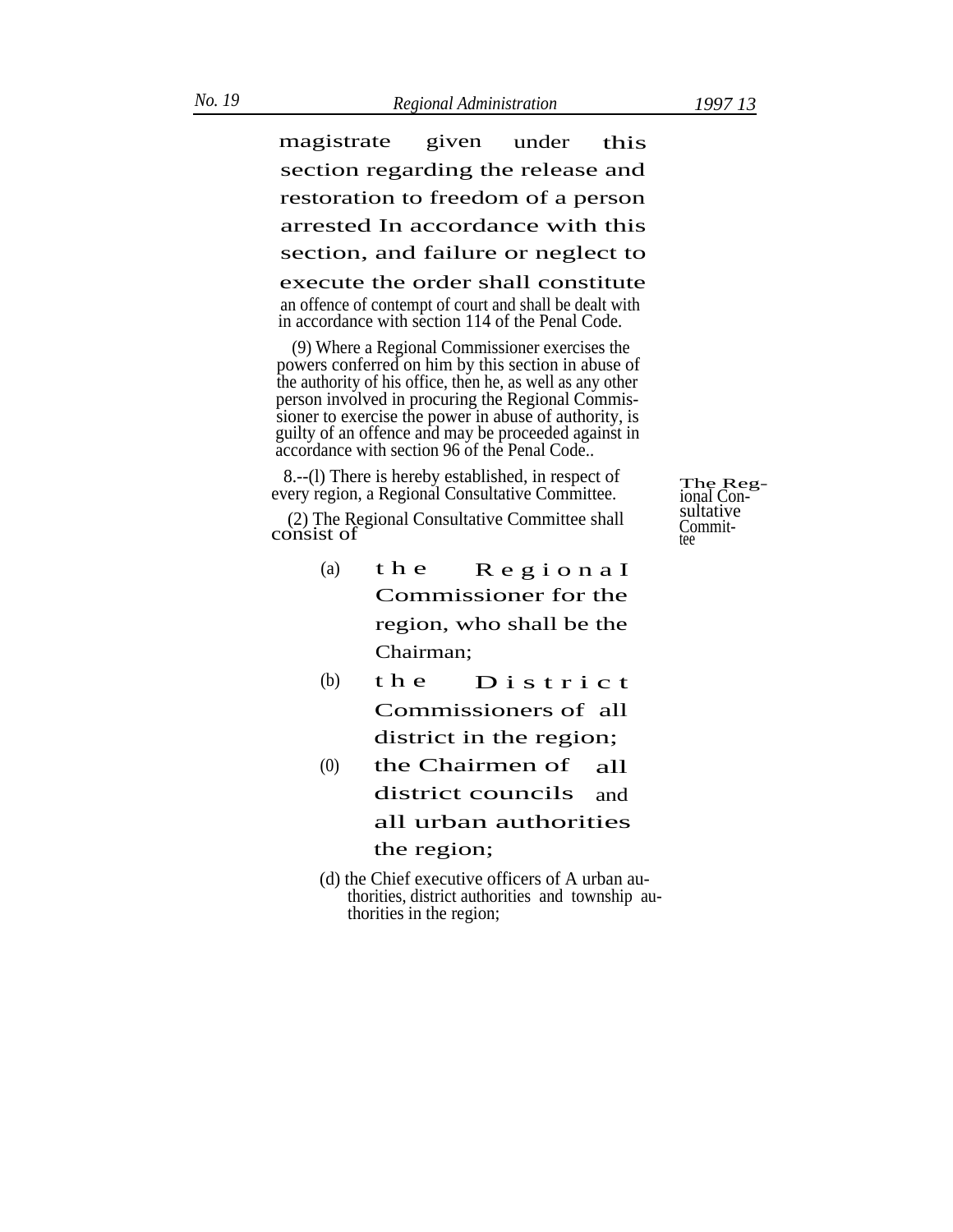- (e) Members of Parliament representing constituencies in the region;
- (f) Members of Parliament referred to in section 66 (1)(b) of the Constitution hailing from the region;

(3) The Regional Administrative Secretary shall be the Secretary of the Regional Consultative Committee.

(4) The Committee shall meet twice in ordinary session in each financial year, but may at any time, hold an extraordinary session.

(5) The Committee may coopt as members such number of persons as it may deem necessary for the efficient execution of any task undertaken by it.

*9.* The functions of the Regional Consultative Committe shall be-

Functions of Regional Consultative (a) Commit-

- to consider and provide local advice to government authorities regarding their development plans;
- (b) to provide advice to any interested party on economic and development affairs in the region;
- to consider reports and advise the Government on national (0) development projects, programmes and activities affecting or relating to the region;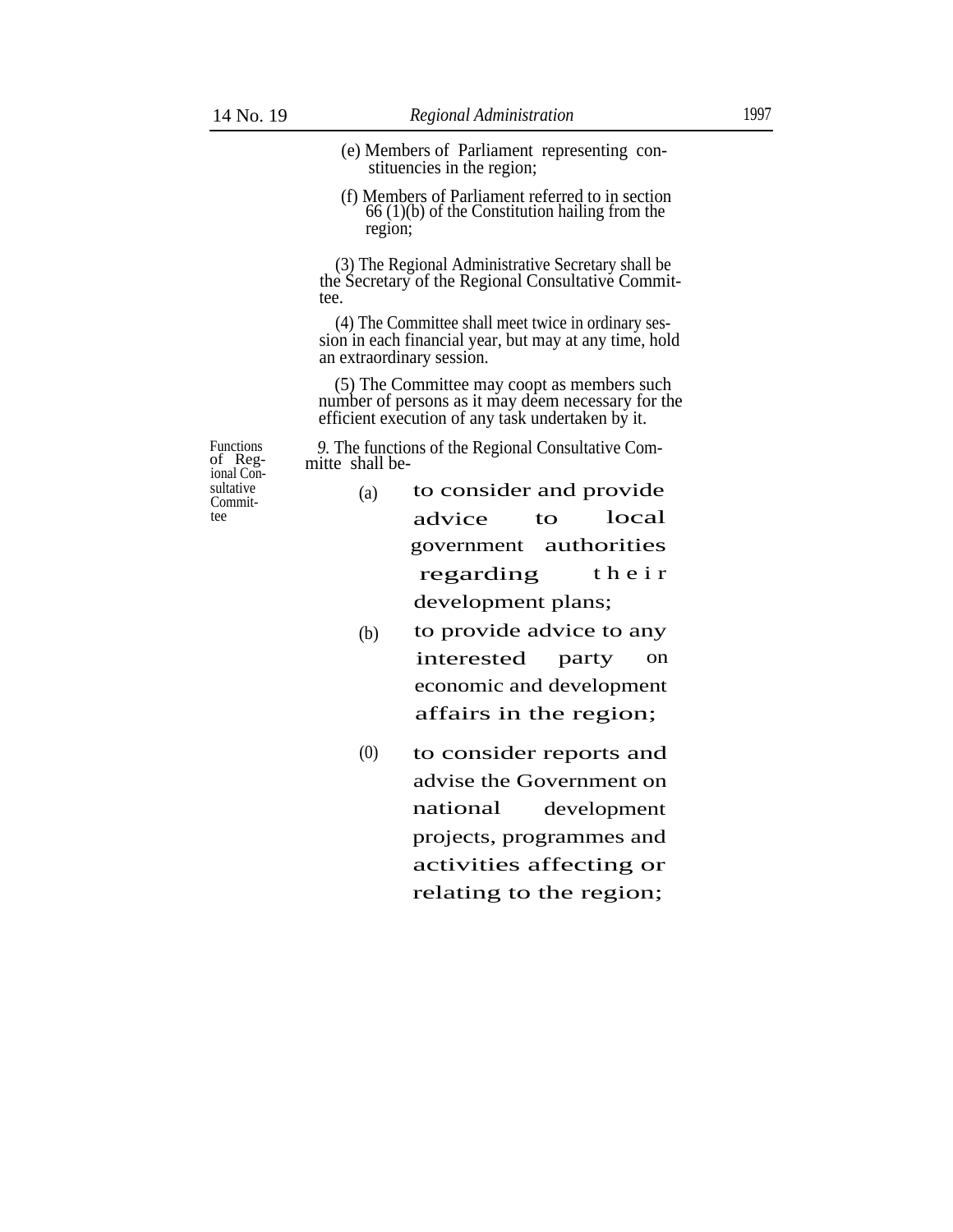- to consider reports and advise on the activities of parastatals and of co-operative societies (d) and other non-governmental organisations operating in the region;
- (e) to monitor and ensure the coordination of the overall economic development in the region;
- (f) to discharge any other functions which the Minister may direct in respect of all or any consultative committee.

**10**.-- (1) There is hereby established in respect of every region in Mainland Tanzania a Secretariat for that region which shall be a department of the Government.

The Regional Secretariat

(2) There shall be established within the Regional Secretariat such number of offices as may be appropriate; but such number shall at any time be kept as small and consist of such type of personnel as the President shall determine.

(3) No department and no staff, functional, line or other officer, shall be established or for or posted to a Tree Secretariat unless the appointed establishment of that office or the appointment of that or other officer is in the opinion of the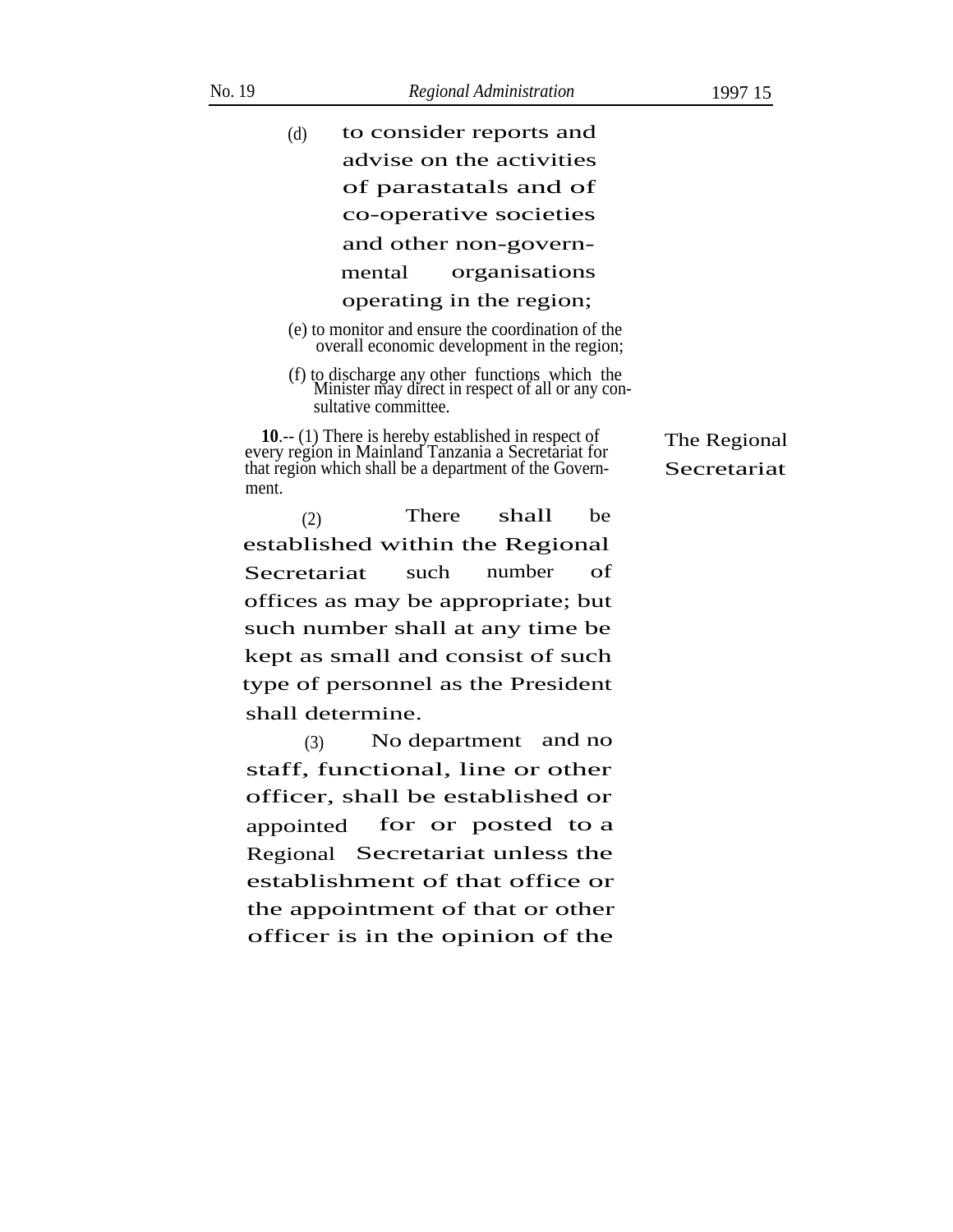Minister necessary for the facilitation of the work of the Government particular, generally, and in facilitating the promotion, development, fostering and upholding of local government and the realisation of the goals and targets of local government authorities in relation to national development.

| <b>Functions</b><br>of the Sec-<br>retariat      | 11. It shall be the duty of the Regional Secretariat<br>to assist the Regional Commissioner in the exercise<br>of his functions and for that purpose, and subject to<br>his general or specific directions, may perform such<br>functions in the region as are conferred on the Govern-<br>ment by or under any written law or which may be<br>specified by the Minister by notice published in the<br>Gazette. |                                                                                                                                                                                                                             |     |  |
|--------------------------------------------------|-----------------------------------------------------------------------------------------------------------------------------------------------------------------------------------------------------------------------------------------------------------------------------------------------------------------------------------------------------------------------------------------------------------------|-----------------------------------------------------------------------------------------------------------------------------------------------------------------------------------------------------------------------------|-----|--|
| The Regional<br>Administra-<br>tive<br>Secretary | the President.                                                                                                                                                                                                                                                                                                                                                                                                  | 12.- $(1)$ There is hereby established in each region<br>in Mainland Tanzania the post of Regional Adminis-<br>trative Secretary, in this Act referred to as "the Secretary", and the holder of which shall be appointed by |     |  |
|                                                  | (2)                                                                                                                                                                                                                                                                                                                                                                                                             | Notwithstanding                                                                                                                                                                                                             | the |  |
|                                                  |                                                                                                                                                                                                                                                                                                                                                                                                                 | $\sim$ $\sim$ $\sim$ $\sim$ $\sim$ $\sim$ $\sim$                                                                                                                                                                            |     |  |

enactment of this Act, every person appointed as Regional Development Director shall, with effect from the effective date and until his appointment is revoked hold office as the Secretary for his region in accordance with the terms of the instrument of his appointment, subject to this Act,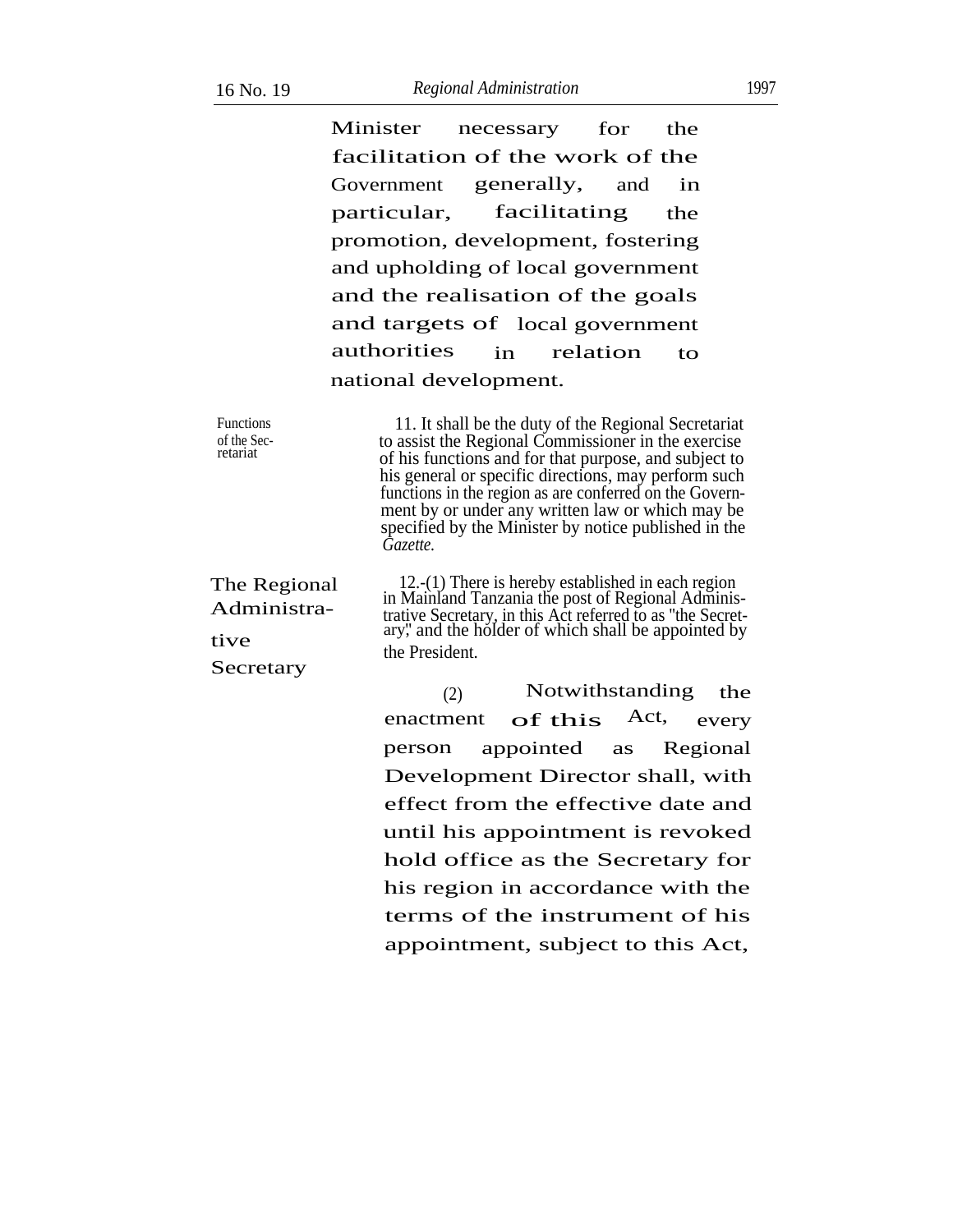### office be deemed to have been

#### appointed under this section.

(3) The Secretary shall be the head of the Regional Secretariat, shall be the Principal adviser to the Regional Commissioner in the exercise of his functions in relation to the implementation of decisions of Government and recommendations of the Consultative Committee and generally, in relation to the region and its inhabitants.

#### **PART III**

#### GOVERNMENT ADMINISTRATION AT DISTRICT LEVEL

13.-(1) There is hereby established in respect of each district in Mainland Tanzania the office of District Commissioner.

(2) Subject to the Constitution, every District Com- Of f ice missioner shall be a public officer and shall be appoint-<br>pointed by the President.

 $(3)$  Subject to this Act and ment of to any other written  $\lambda$  any law, the District District Commissioner shall, in. Commissioner the exercise of his functions under this Act be subject to the directions, guidance or instructions of the Regional Commissioner of the region in which the district for which he is appointed is situated.

(4) If during any period the office of District Commissioner is vacant or the District Commissioner is, owing to absence or inability to act from illness or any other cause, unable to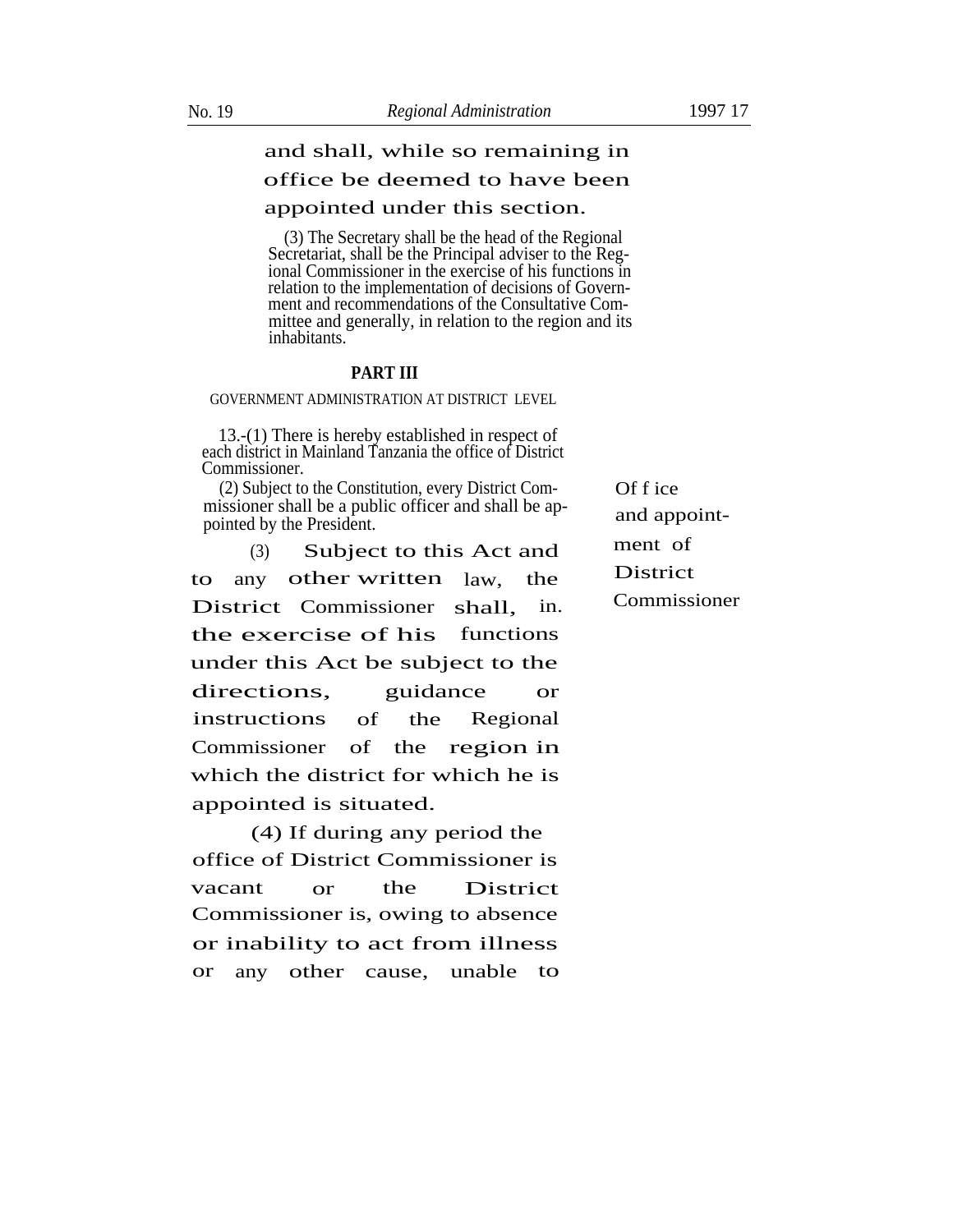exercise the powers or perform the duties of his office, those powers shall be had and may be exercised and the duties shall be discharged by the District Commissioner appointed by the Regional Commissioner to act in that behalf for that district for that period. ,

Notwithstanding the enactment of this Act, every (5) District Commissioner appointed or holding office immediately before its commencement shall, unless his appointment is sooner terminated, continue to hold that office in accordance with the terms of this instrument of his appointment and shall, while so remaining in of f ice be deemed to have been appointed under this section.

Functions of the District Commissioner

14.--(l) The District Commissioner shall, subject to subsection (3) be the principal representative of the Government within the area of the district for which he is appointed, and for that purpose all the executive I functions of Government in relation to that district shall be exercised by or through the District Commissioner.

 $(2)$  In furtherance of the objects and provisions of subsection  $(1)I$  the District Commissioner shall be responsible for securing the maintenance of law and order in the district,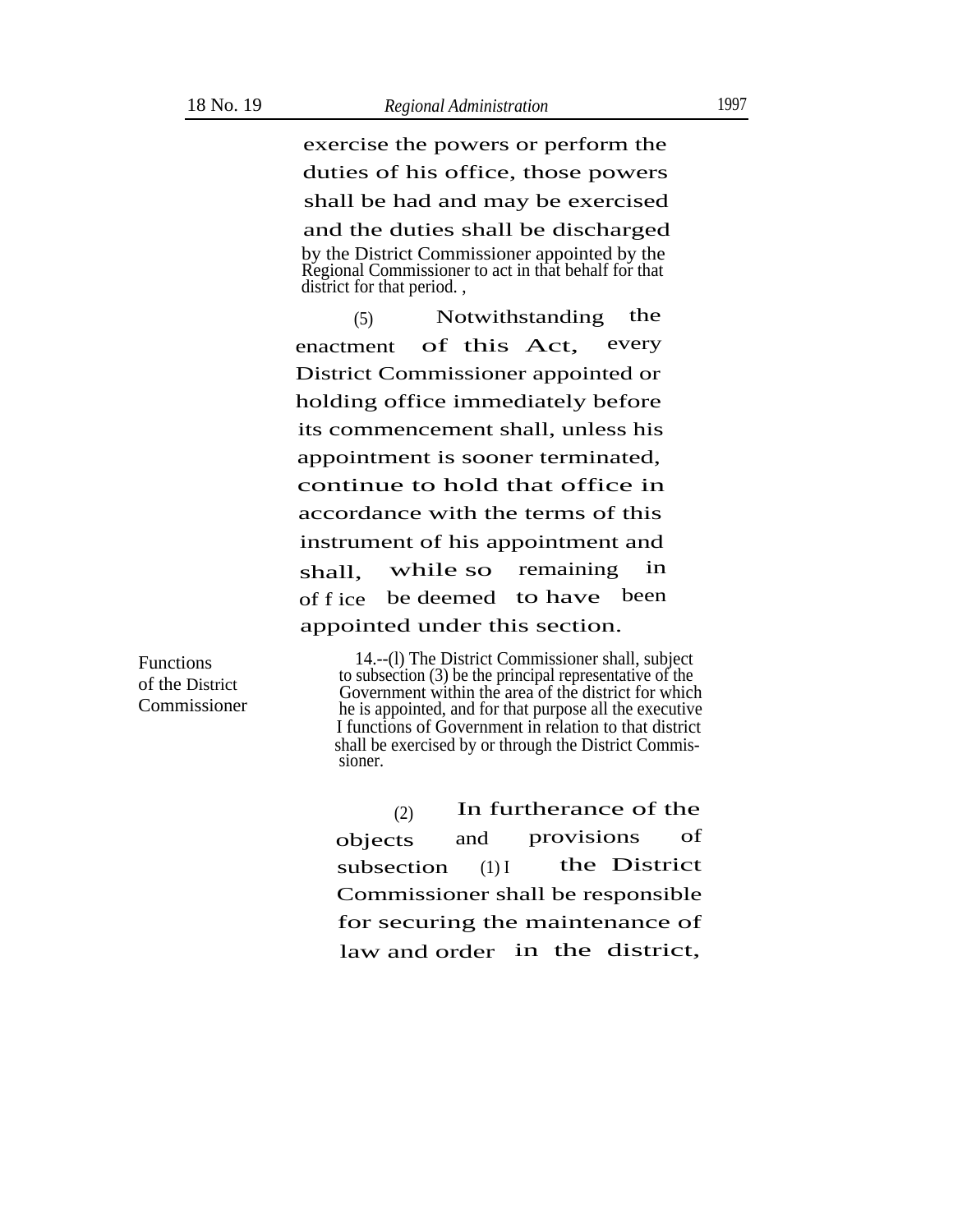determining the specific. direction of efforts in implementing the general policies of Government in the district, and shall exercise and discharge such other functions and duties as are conferred or imposed upon him by or under this Act or any other written law.

(3) For the purposes of this section, it shall be the duty of the District Commissioner to facilitate and assist local government authorities in the district to undertake and discharge their responsibilities by-

- (a) providing and securing the enabling environment for successful performance by local government authorities of their duties and functions;
- (b) ensuring compliance by all persons and authorities with appropriate Government deci- . sions, guidelines and regulations in relation to the promotion of the local government system;
- (c) doing all such acts and things as shall facilitate or secure the effective, efficient and lawful execution by the authorities of their statutory or incidental functions.

15.-(1) For the purpose of the effective and better exercise of his functions and duties under this Act, a District Commissioner shall have power to order or cause to be arrested any person who in his presence commits, or to his knowledge has committed, any offence for which a person may be arrested and tried.

(2) Notwithstanding subsection (1), where a District Commissioner has reason to believe that any person is likely to commit a breach of the peace or disturb the public tranquillity, or to do any act that may probably occasion a breach of the peace or disturb the public tranquillity and that that breach cannot be prevented in any way other than by detaining that person in custody, he may order a police officer verbally or in writing to arrest that person.

Law and order powers of **District** Commissioner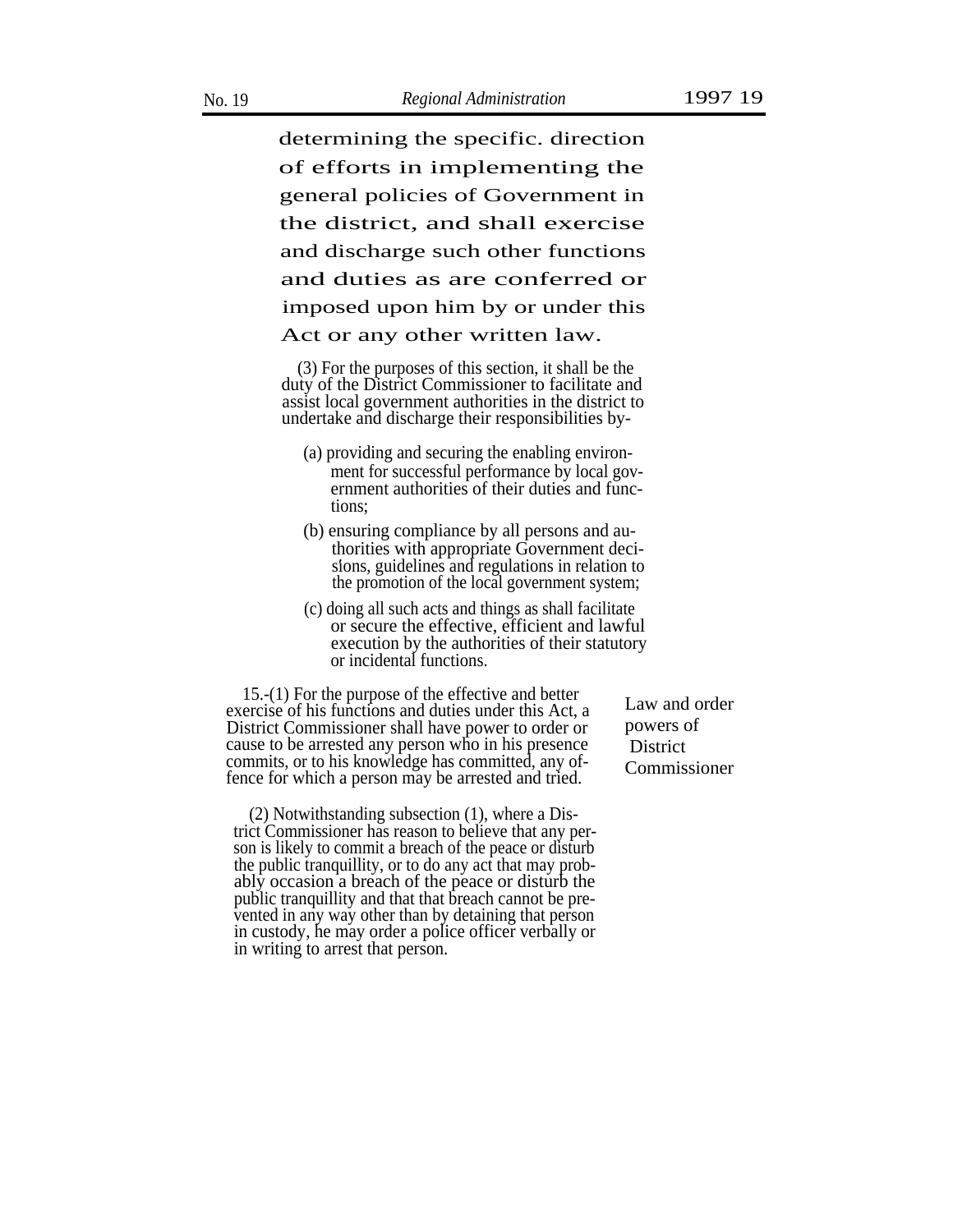*(3)* A person arrested under the powers conferred by this section shall, as soon as Practicable, and in any case within not more than forty-eight hours, after he is taken into custody, be taken before a magistrate empowered to deal with the case by the law for the time being in force in relation to the institution and prosecution of criminal proceedings.

If a person arrested an order (4) pursuant to an order of a District Commissioner under powers conferred by this section is not brought before a magistrate within forty-eight hours after he was taken into custody, he shall, upon . the expiration of that period, be restored to freedom and shall not again be arrested under an order of that District Commissioner pursuant to this section for the same cause.

Where a District Commissioner orders the arrest of under the powers section, he any person conferred by this shall, at the time of making the (5)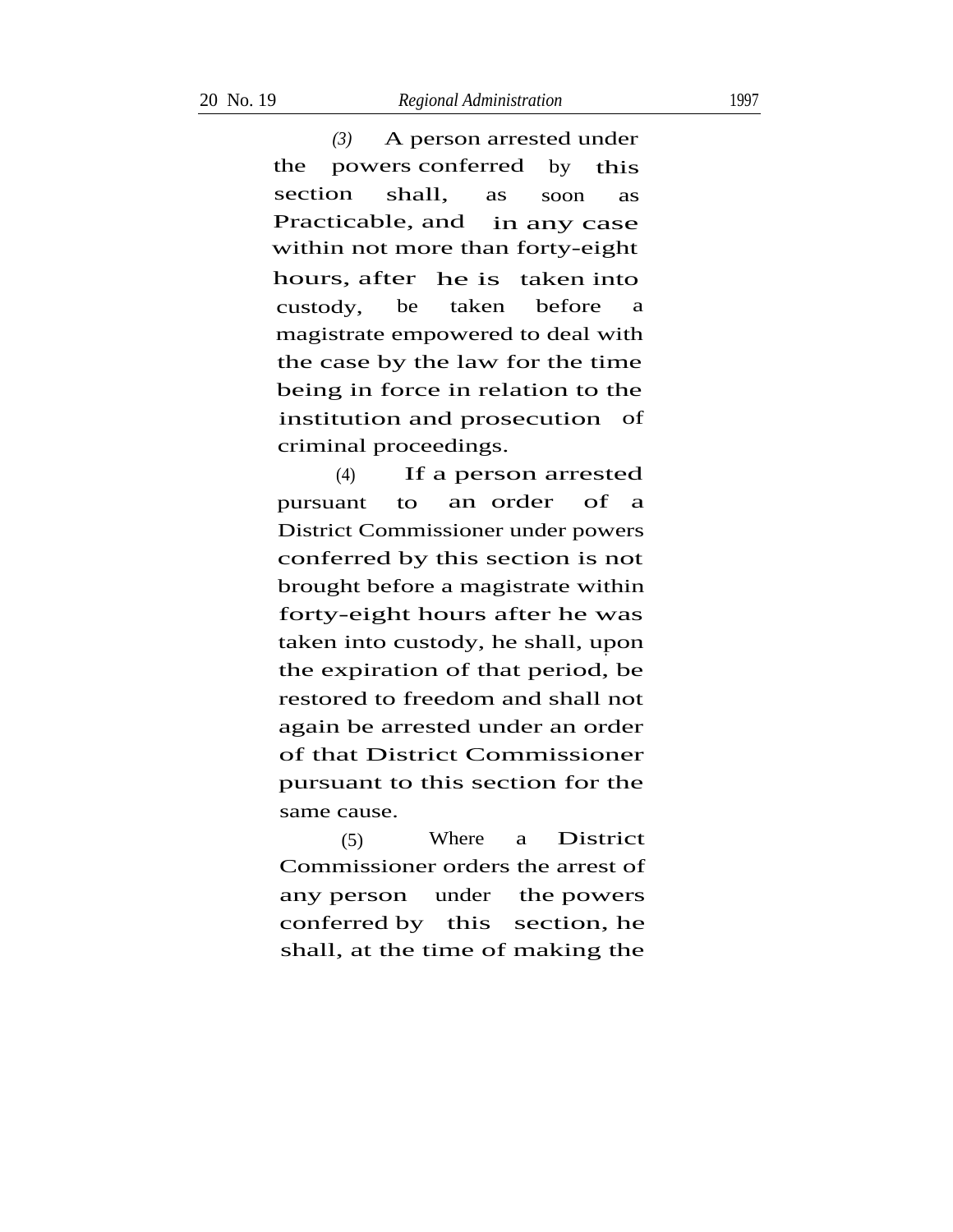#### No. 19 *Regional Administration* 1997 21

arrest *or* as soon as possible after giving the order, record in writing his reasons for arresting or ordering the arrest of the person concerned; and shall deliver a copy of his recorded reasons, or cause a copy to be

delivered, to the magistrate at the time the person is brought before the magistrate or, if that person has been released before he is brought before the magistrate as soon as is practicable after the release, and for the avoidance of doubt a magistrate shall have power to order the release and restoration to freedom of any person brought before him pursuant to this section without the reasons of the arrest being therewith furnished to him in writing by or on behalf of the District Commissioner.

(6) Notwithstanding subsection (5), the production of a copy of recorded reasons for an arrest under this section shall not authorise a magistrate to dispense with any provision requiring information to be given on oath.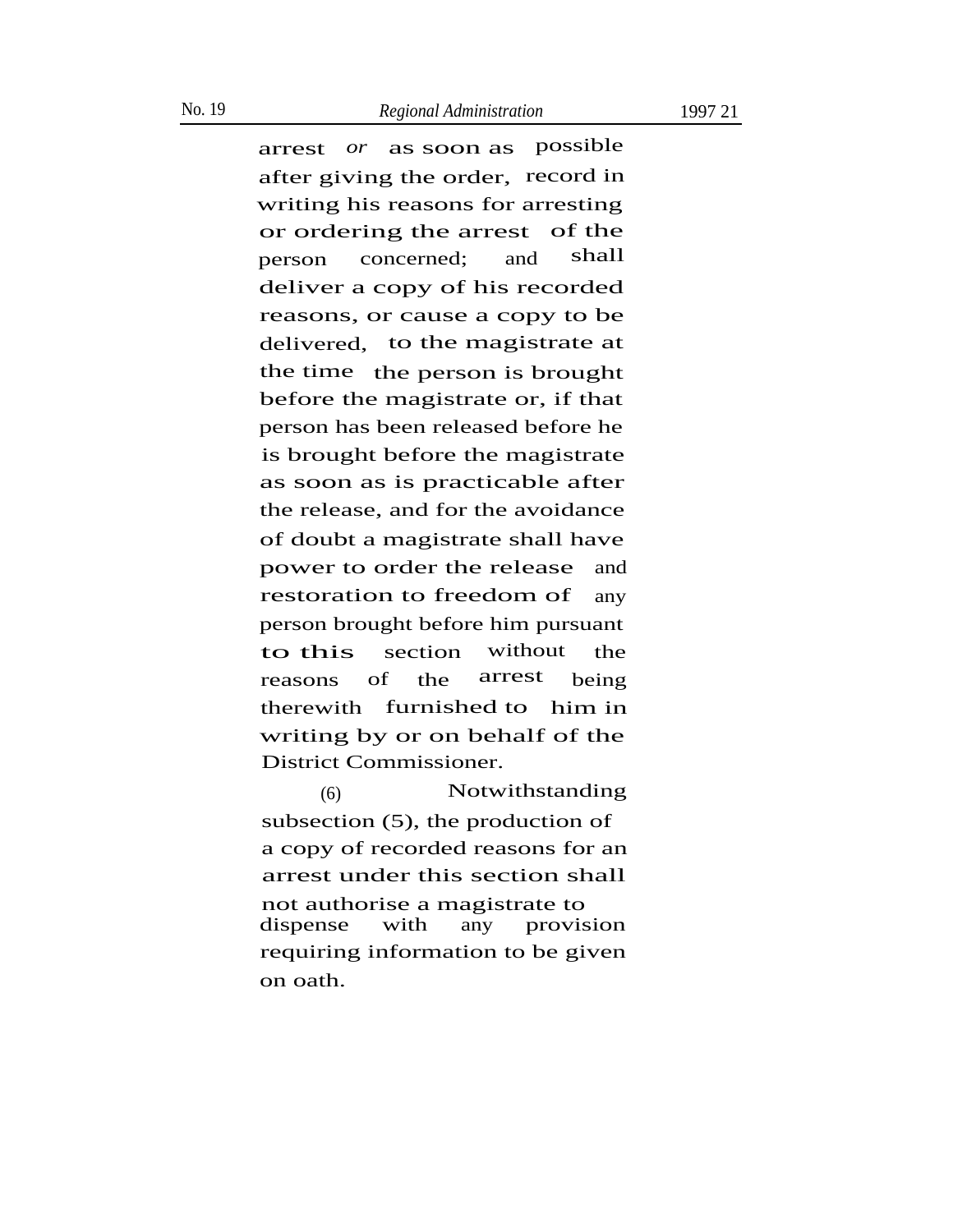*(7)* A magistrate before whom a Person is brought under this section may, detain that in his discretion, Person in custody Until the inquiry prescribed under the Criminal Procedure Code, without prejudice to the power of the court to grant bail.

(8) Every District Commissioner and every Police officer or other person carrying out the order of a District Commissioner under this section shall execute the order of a magistrate given under this section respecting the release and restoration to freedom of a person arrested in accordance with this section, and failure or neglect to execute the order shall constitute an offence of contempt of court and shall be dealt with in accordance with section 114 of the Penal Code.

(9) Where a District Commissioner exercises the power conferred on him by this section in abuse of the authority of his office, then he, as well as any other Person involved in procuring the District Commissioner to exercise the power in abuse of authority, is guilty of an offence and may be proceeded against m accordance with section 96 of the Penal Code.

The Dis-trict Administrative Secretary

16.--(1) There shall be appointed for or posted to every district in Mainland Tanzania in accordance with the provisions of the Civil Service-Act. 1989. a public officer designated as District Administrative Secretary.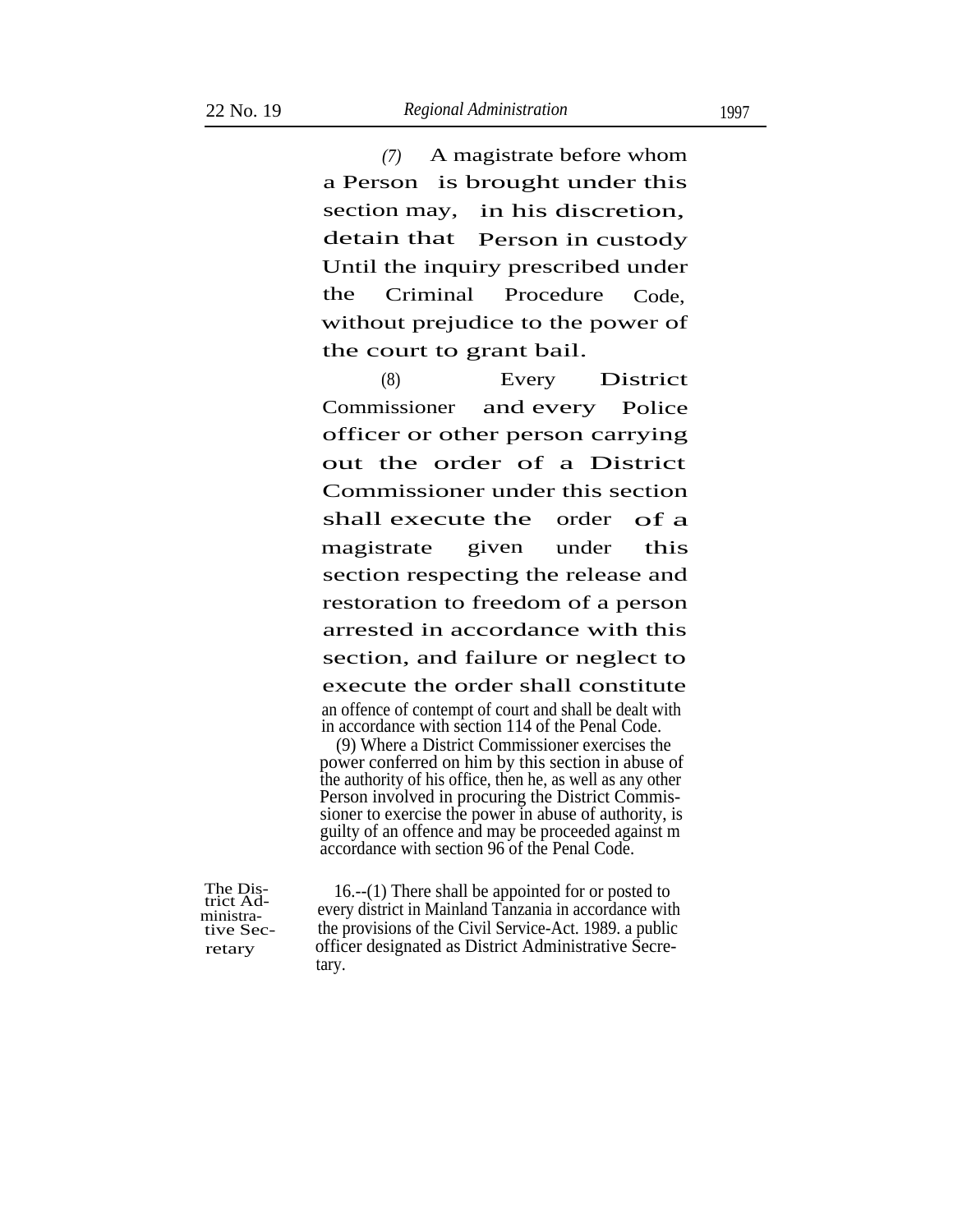(2) For the avoidance of doubt, the District Administrative Secretary shall be the principal adviser to the District Commissioner in the exercise of his functions in relation to the implementation of decisions of Government and of local government authorities and, generally', in relation to the district and its inhabitants.

(3) Save as is provided for by this Part; there shall not be established any other department of the Government at the district level, and all activities of the Government at that level shall be conducted by the District Commissioner with the assistance of the District Administrative Secretary and other officers and staff of his office.

#### PART IV

#### GOVERNMENT ADMINISTRATION AT DIVISIONAL LEVEL

17.--(I) There shall be appointed by the Minister for each division in district a public officer designated as a Divisional Secretary who shall perform such functions as are or may be conferred on him by or under tfiis Act, the Act or any other written law.

(2) Every Divisional Secretary shall, in performing his duties and functions assist the District Commissioner to ensure the maintenance of law and order, in the division and may, for that purpose, order the arrest of any person committing an offence against the laws of the district authority.

(3) Upon the commencement of this Act, every Divisional Secretary appointed or holding office unmediate before the commencement shall, unless his appointment is sooner terminated, continue to hold that office m relation to the- division with respect of to which he was appointed and shall, while so holding office, be deemed to have been appointed under this Act.

#### PART V

#### MISCELLANEOUS PROVISIONS

18---(l) A Regional Commissioner and a District Commissioner shall not enter upon the duties of his office, unless he has taken and subscribed the Oath of Allegiance and the oath for due execution of the duties of his office, prescribed under the Official Oaths Ordinance.

Oaths by officers of Govern-Mont Cap. 506

Divisional **Secretary**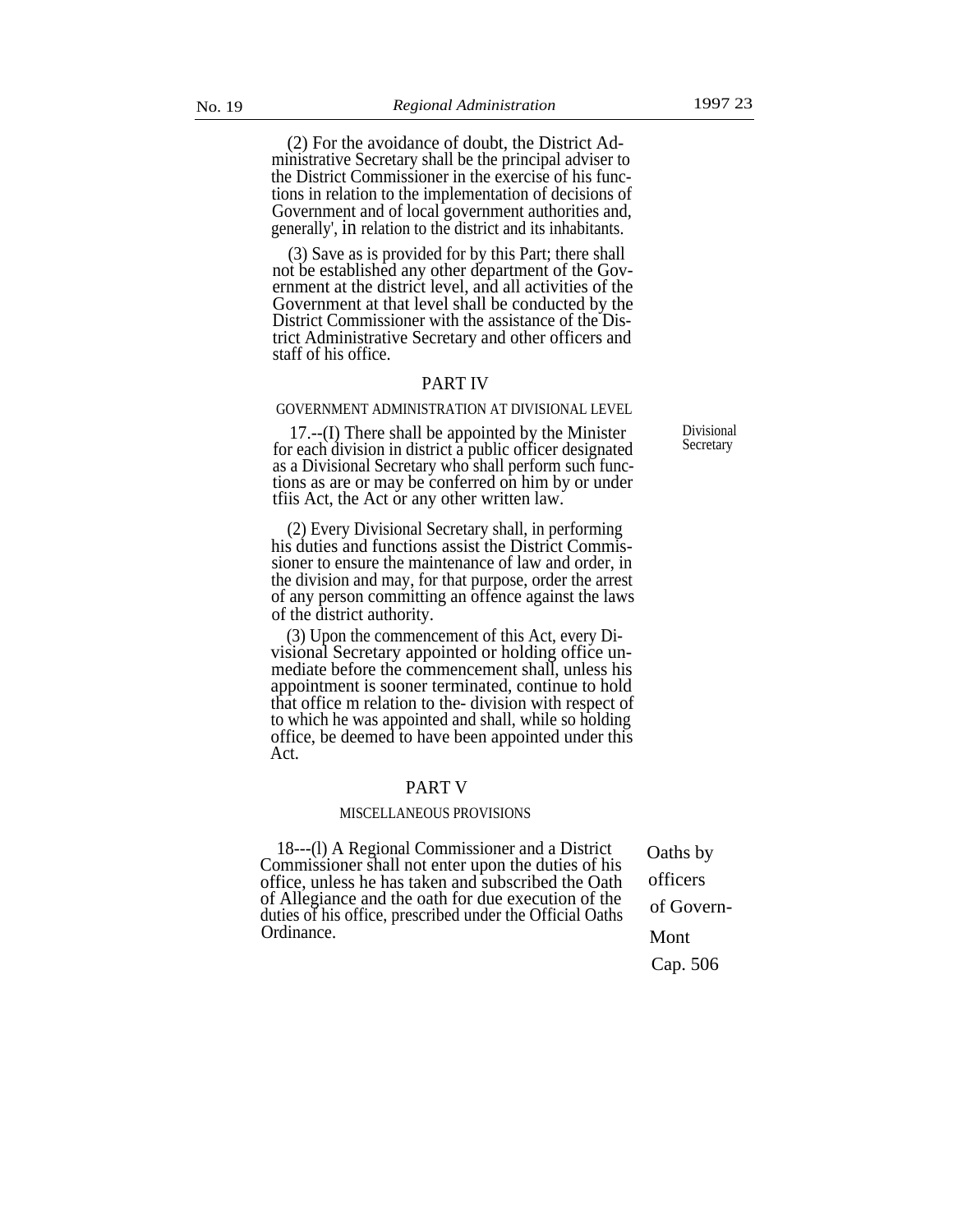| 24 No. 19              | Regional Administration                                                                                                                                                                                                                                                                                                                                                                                                                                                                             |  |
|------------------------|-----------------------------------------------------------------------------------------------------------------------------------------------------------------------------------------------------------------------------------------------------------------------------------------------------------------------------------------------------------------------------------------------------------------------------------------------------------------------------------------------------|--|
|                        | (2) The provisions of the Official Oaths Ordinance<br>regarding the taking and subscribing of oaths prior to<br>entering upon the duties of offices shall apply <i>mutatis</i><br><i>mutandis</i> , to all persons appointed to hold the post of<br>Regional Administrative Secretary.                                                                                                                                                                                                              |  |
| Allocation<br>of funds | 19.-(1) Parliament may, in an appropriate Act,<br>provide for allocation of funds to every regional sec-<br>retariat to enable it to meet the estimated expenditure;<br>save that in relation to the 1996/97 financial year, the<br>Minister for Finance may, in exercise of powers con-<br>ferred upon him by the Appropriation Act for that<br>financial year, reallocate funds to those local govem-<br>ment authorities from allocation made to other minis-<br>tries, departments and regions. |  |
|                        | $(2)$ Where any of the funds referred to in subsection<br>(1) relate to the expenditure of a local government<br>authority, the funds shall be transferred to the local<br>government authority concerned as soon as may be<br>practicable after the allocation of the funds from the<br>Government has been made.                                                                                                                                                                                  |  |
| Administra-            | 20.-41) Funds allocated to a regional secretariat                                                                                                                                                                                                                                                                                                                                                                                                                                                   |  |
| tion of                | under section 19 shall be administered by the Secret-<br>ary.                                                                                                                                                                                                                                                                                                                                                                                                                                       |  |
| funds                  | (2) Every Secretariat shall be responsible for the<br>proper administration of funds allocated to the reg-<br>ional secretariat and shall be the accounting officer in<br>relation to those funds.                                                                                                                                                                                                                                                                                                  |  |
| Regulations            | 21.-(I) The Minister may make regulations for the<br>better carrying out of the purposes and provisions of<br>this Act, and without prejudice to the generality of<br>that power, may make regulations-                                                                                                                                                                                                                                                                                             |  |
|                        | (a) regulating the quorum, proceedings, meetings<br>of, and other matters in relation to, Regional<br>Consultative Committees;                                                                                                                                                                                                                                                                                                                                                                      |  |
|                        | (b) providing for any matter or thing which is re-<br>quired to or may be provided for or prescribed<br>under this Act.                                                                                                                                                                                                                                                                                                                                                                             |  |
|                        | (2) Regulations made under this section shall be,                                                                                                                                                                                                                                                                                                                                                                                                                                                   |  |

published in the *Gazette.*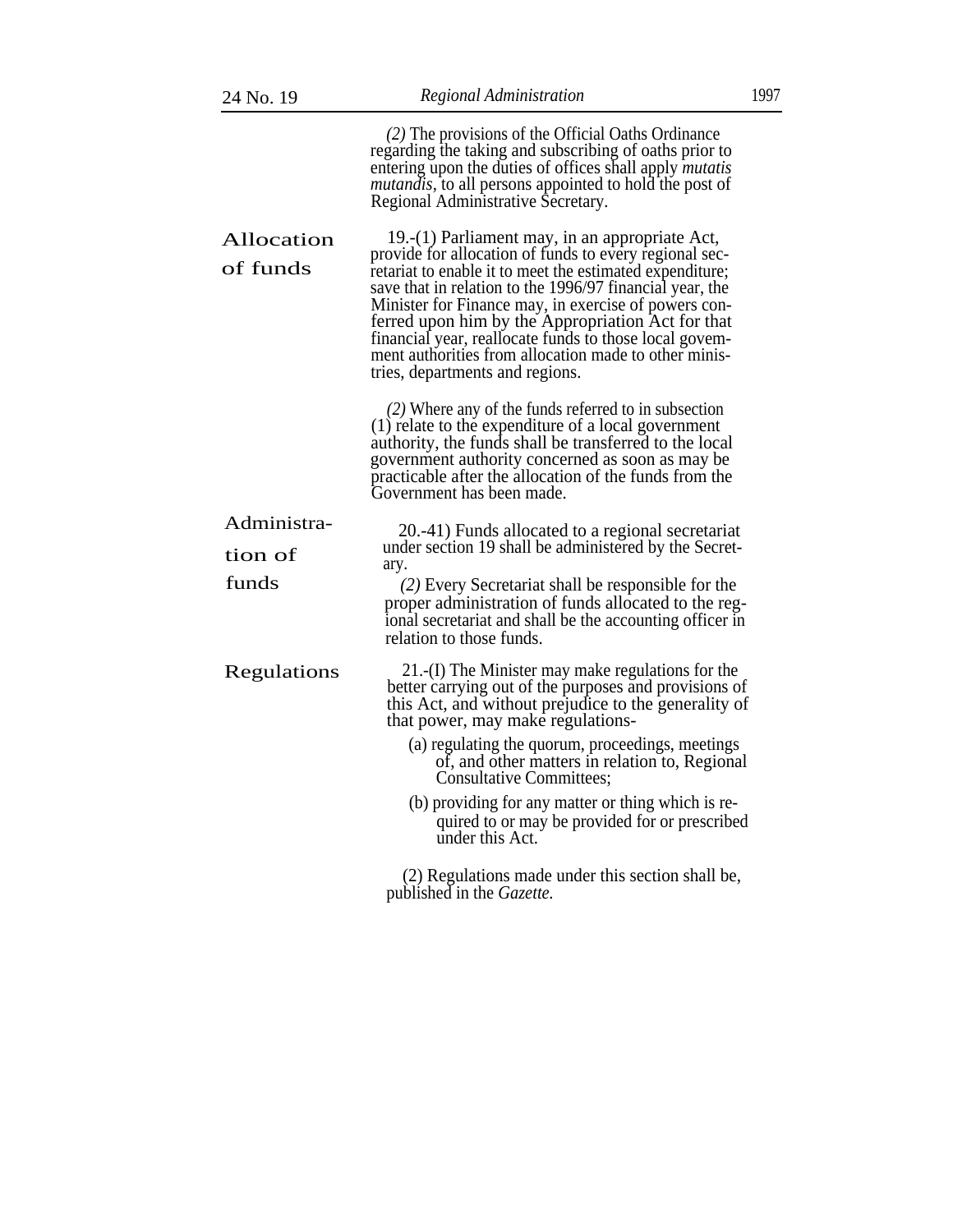22.-(l) The Decentralisation of Government Ad- Repeals ministration (Interim Provisions) Act, 1972, *is* hereby <br>repealed. <br>Act No.

25 of 1972

(2) The Regions and Regional Commissioners Act, 1962, is hereby repealed.

(3) The Area Commissioners Act, 1962 2 is hereby repealed.

(4) The provisions of sections 12, 13, 14 and 15 of the Interpretation of Laws and General Clauses Act, 1972, shall apply in relation to the repeal of the laws specified in this section as if those provisions were enacted in this Act.

# **FIRST SCHEDULE** - *(Section 5)* FIRST SCHEDULE

# Laws Imposing Statutory Functions on Regional Commissioner

- Section 61(4) of the Constitution. (i)
- (ii) The Local Government Finances Act, 1982.
- (iii) The Local Government (Urban Authorities) Act, 1982.
- (iv) Section 24(2) of the Motor Vehicles (Registration), Acquisition and Dispositions) Act, 1972.